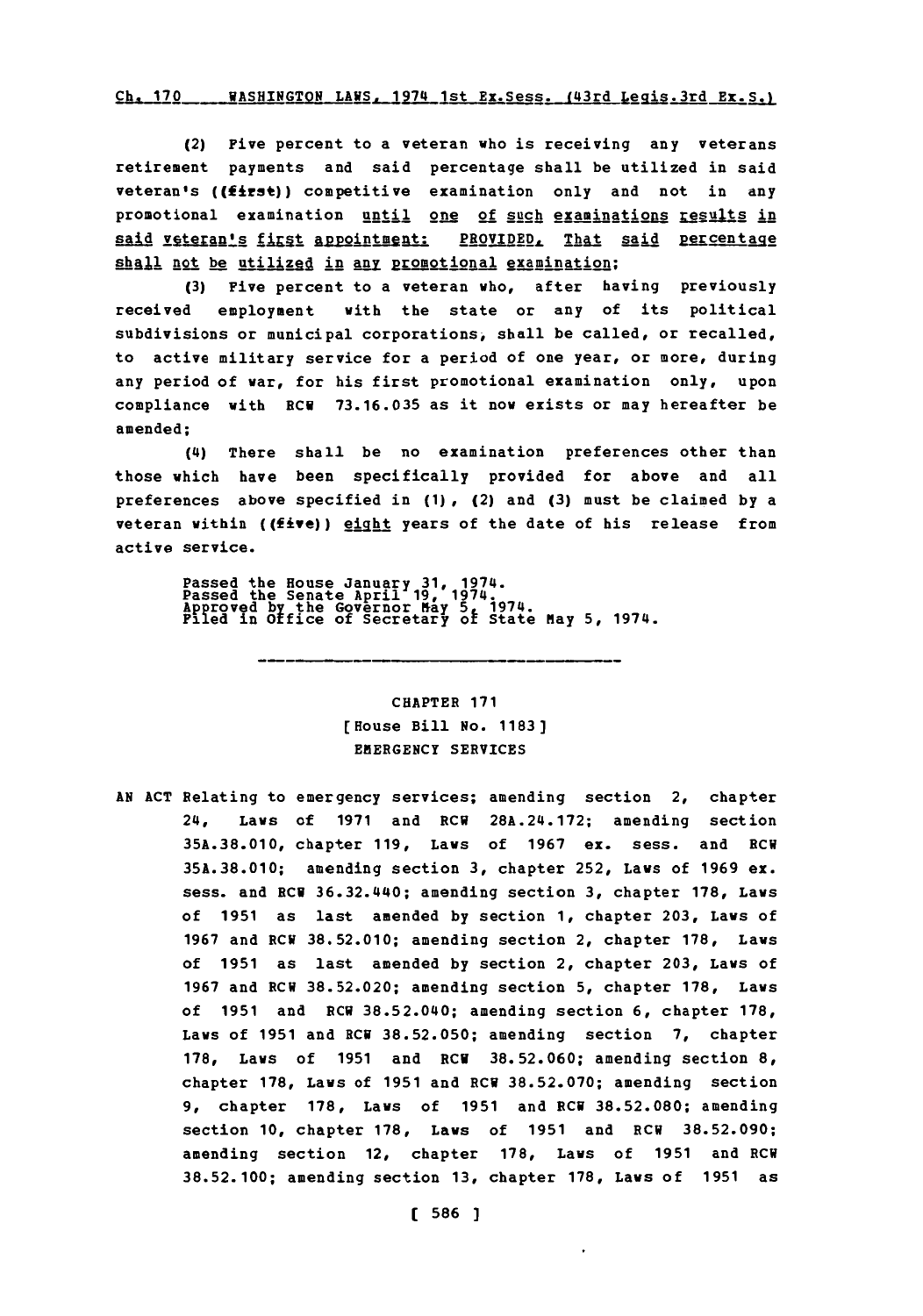last amended **by** section **1,** chapter **8,** Laws of **1971** ex. sess. and RCU **38.52.110;** amending section 14, chapter **178,** Lays of **1951** and ECU **38.52.120;** amending section **15,** chapter **178,** Lays of **1951** as amended **by** section 2, chapter 145, Laws of **1953** and ECU **38.52.130;** amending section **16,** chapter **178,** Laws of **1951** and ECU **38.52.140;** amending section **18,** chapter **178,** Lays of **1951** and **RCU 38.52.150;** amending section **19,** chapter **178,** Laws of **1951** and ECU **38.52.160;** amending section 20, chapter **178,** Laws of **1951** and RCW **38.52.170;** amending section **11,** chapter **178,** Laws of **1951** as last amended **by** section 2, chapter **8,** Laws of **1971** ex. sess. and **ECU 38.52.180;** amending section **3,** chapter **223,** Laws of **1953** and ECU **38.52.190;** amending section **7,** chapter **8,** Laws of **1971** ex. sess. and ECU **38.52.195;** amending section **9,** chapter **223,** Laws of **1953** and ECU **38.52.200;** amending section 4, chapter **8,** Laws of **1971** ex. sess. and ECU **38.52.205;** amending section **5,** chapter **8,** Laws of **1971** ex. sess. and ECU **38.52.207;** amending section 4, chapter **223,** Laws of **1953** and ECU **38.52.210;** amending section **7,** chapter **223,** Laws of **1953** and ECU **38.52.240;** amending section **8,** chapter **223,** Laws of **1953** and ECU **38.52.250;** amending section **10,** chapter **223,** Laws of **1953** and ECU **38.52.260;** amending section **11,** chapter **223,** Laws of **1953** and ECU **38.52.270;** amending section 12. chapter **223,** Laws of **1953** and ECU **38.52.280;** amending section **13,** chapter **223,** Laws of **1953** as amended **by** section **71,** chapter **289,** Laws of **1971** ex. sess. and ECU **38.52.290;** amending section **15,** chapter **223,** Laws of **1953** and ECU **38.52.310;** amending section **16,** chapter **223,** Laws of **1953** and ECU **38.52.320;** amending section **17,** chapter **223,** Laws of **1953** as amended **by** section **72,** chapter **289,** Laws of **1971** ex. sess. and ECU **38.52.330;** amending section **18,** chapter **223,** Laws of **1953** and ECU **38.52.340;** amending section **19,** chapter **223,** Laws of **1953** and ECU **38.52.350;** amending section 20, chapter **223,** Laws of **1953** and **ECU 38.52.360;** amending section 21, chapter **223,** Laws of **1953** and ECU **38.52.370;** amending section 22, chapter **223,** Laws of **1953** and ECU **38,52.380;** amending section **1,** chapter **178,** Laws of **1951** and ECU **38.52.900;** amending section 43.31.200, chapter **8,** Laws of **1965** and ECU 43.31.200; amending section 46.16.340, chapter 12, Laws of **1961** as amended **by** section **23,** chapter **32,** Laws of **1967** and ECU 46.16.340; amending section **1,** chapter 20, Laws of **1971** and **ECU 51.12.035;** amending section **1,** chapter 142, Laws of 1947 and ECU **73.04.090;** amending section **3,** chapter 45, Laws of **1970 ex.** sess. and ECU **80.50.030;.** and repealing section **3,** chapter **6,** Laws of **1972** ex. sess. and ECU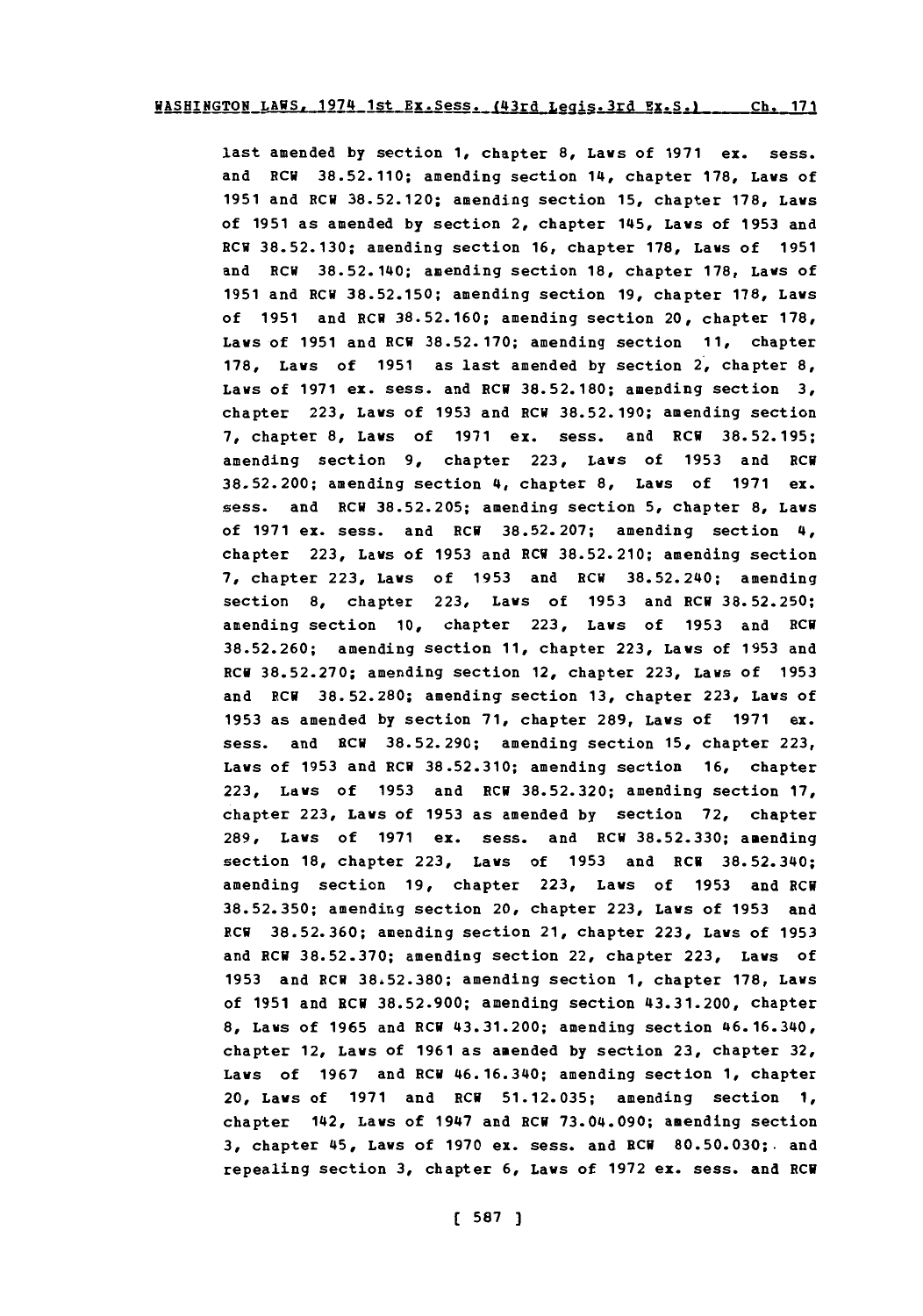#### Ch. 171 **ASHINGTON LAWS, 1974 1st Ex. Sess. (43rd Legis.3rd Ex. S.)**

**38.52.007;** and enacting the interstate civil defense and disaster compact.

BE IT **ENACTED** BY THE LEGISLATURE **OF** THE **STATE** OF **WASHINGTON:**

Section 1. Section 2, chapter 24, Laws of 1971 and RCW **28A.24.172** are each amended to read as follows:

Each school district board shall determine its own policy as to whether or not its school buses will be rented or leased for the purposes of **ECU 28A.24.170,** and if the board decision is to rent or lease, under what conditions, subject to the following:

**(1)** Such renting or leasing may take place only after the state director of ((eivil defense)) energency services or any of his agents so authorized has, at the request of an involved governmental agency, declared that an emergency exists in a designated area insofar as the need for additional transport is concerned.

(2) The agency renting or leasing the school buses must agree, in writing, to reimburse the school district for all costs and expenses related to their use and also must provide an indemnity agreement protecting the district against any type of claim or legal action whatsoever, including all legal costs incident thereto.

Sec. 2. Section **35A.38.010,** chapter **119,** Laws of **1967** ex. sess. and RCM **35A.38.010** are each amended to read as follows:

**A** code city may participate in the creation of local organizations for ((civil defense)) energency services, provide for mutual aid, and exercise all of the powers and privileges and perform all of the functions and duties, and the officers and employees thereof shall have the same powers, duties, rights, privileges and immunities as any city of any class, and the employees thereof, have in connection with ((civil defense)) energency services as provided in chapter **38.52** ECU in the manner provided **by** said chapters or **by** general law.

Sec. **3.** Section **3,** chapter **252,** Laws of **1969 ex.** sess. and RCW 36.32.440 are each amended to read as follows:

The board of county commissioners of the several counties may employ such staff as deemed appropriate to serve the several boards directly in matters including but not limited to purchasing, poverty and relief programs, parks and recreation, ((civilian defense)) emergency services, budgetary preparations set forth in RCW **36.40.010-.050,** code enforcement and general administrative coordination. Such authority shall in no way infringe upon or relieve the county auditor of responsibilities contained in ECU **36.22.010 (9)** and ECU **36.22.020.**

Sec. 4. Section **3,** chapter **178,** Laws of **1951** as last amended **by** section **1,** chapter **203,** Laws of **1967** and ECU **38.52.010** are each amended to read as follows: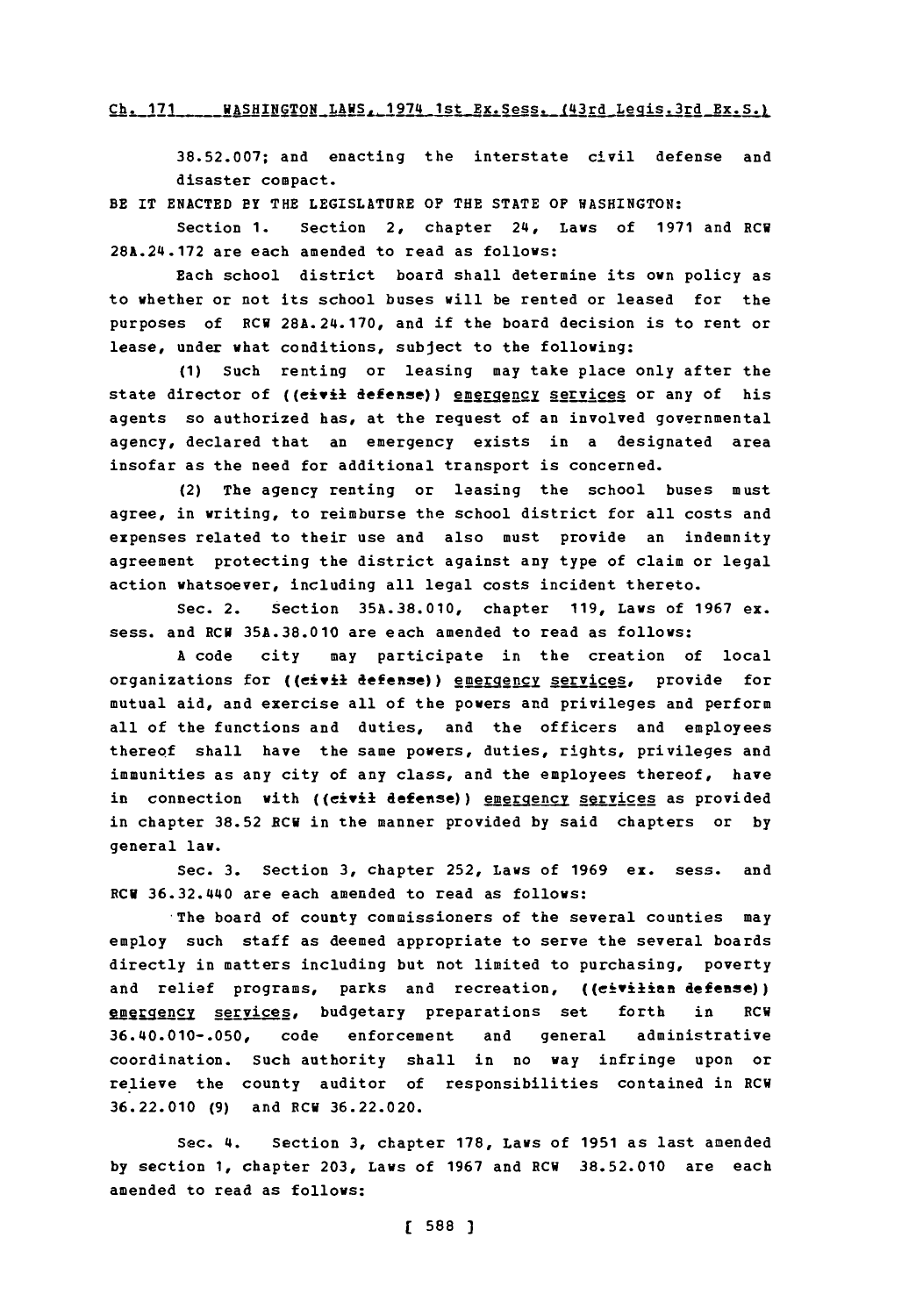**AS used in this chapter:**

(1) (("eivil defense")) "Emergency services" means the preparation for and the carrying out of all emergency functions, other than functions for which the military forces are primarily responsible, to minimize and repair injury and damage resulting from disasters caused **by** enemy attack, sabotage, or other hostile action, or **by** fire, flood, storm, earthquake, or other natural causes, and to provide support for search and rescue operations for persons and property in distress. These functions include, without limitation, fire fighting services, police services, medical and health services, rescue, engineering, air raid warning services, communications, radiological, chemical and other special weapons defense, evacuation of persons from stricken areas, emergency welfare services, emergency transportation, existing or properly assigned functions of plant protection, temporary restoration of public utility services and other functions related to civilian protection, together with all other activities necessary or incidental to the preparation and for carrying out of the foregoing functions.

(2) "Local organization for ((eivil defense)) emergency services" means an organization created in accordance with the provisions of this chapter **by** state or local authority to perform local ((eivit defense)) emergency services functions.

**(3)** "M~obile support unit" means an organization for ((civil defense)) emergency services created in accordance with the provisions of this chapter **by** state or local authority to be dispatched **by** the governor to supplement local organizations for ((civil defense)) emergency services in stricken areas.

**(14)** "Political subdivision" means any county, city or town.

(5) "((Civil defense)) **Emergency services** worker" means any person who is registered with a state or local **((civil** defense)) emergency services organization and holds an identification card issued by the state or local ((civil defense)) energency services director for the purpose of engaging in authorized **((civil defense))** emergency services or is an employee of the state of Washington or any political subdivision thereof who is called upon to perform ((civil defense)) energency services.

**(6)** ((ueivil defense **servieen means and ineledes all** activities authorized **by and carried on pursuant to the provisions of** the Washington civil defense act of **49547** including training necessary or proper to engage in such activities.

**-Y))** "Injury" as used in this chapter shall mean and include accidental injuries and/or occupational diseases arising out of ((eivil defense)) emergency services.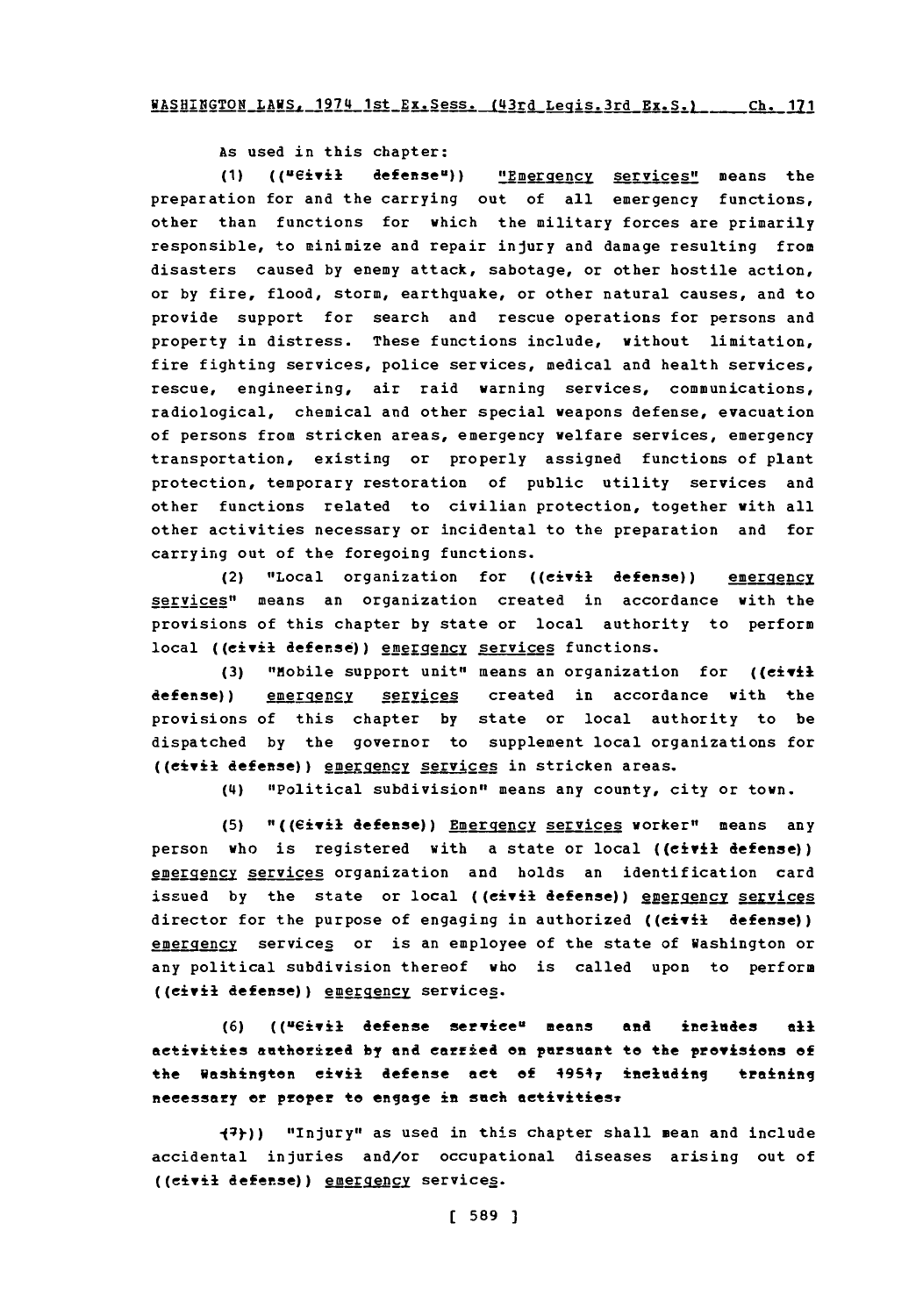#### Ch. 171 WASHINGTON LAWS, 1974 1st Ex. Sess. (43rd Legis. 3rd Ex. S.)

Sec. **5.** Section 2, chapter **178,** *Laws* of **1951** as last amended **by** section 2, chapter **203,** Laws of **1967** and RCW **38.52.020** are each amended to read as follows:

**(1)** Because of the existing and increasing possibility of the occurrence of disasters of unprecedented size and destructiveness resulting from enemy attack, sabotage or other hostile action, or from fire, flood, storm, earthquake, or other natural causes, and in order to insure that preparations of this state will be adequate to deal with such disasters, and further to insure adequate support for search and rescue operations, and generally to provide for the common defense and to protect the public peace, health, and safety, and to preserve the lives and property of the people of the state, it is hereby found and declared to be necessary:

(a) To create a state ((civil defense agency)) department of emgrgeR21 services, and to authorize the creation **of** local organizations for ((civil defense)) emergency services in the political subdivisions of the state;

**(b)** To confer upon the governor and upon the executive heads of the political subdivisions of the state the emergency powers provided herein:

(c) To provide for the rendering of mutual aid among the political subdivisions of the state and with other states and to cooperate with the federal government with respect to the carrying out of ((civil defense)) energency services functions; and

**(d)** To provide a means of compensating **((civil** defense)) emergency services workers who may suffer any injury as herein defined as a result of participation in ((civil defense)) energency services.

(2) It is further declared to be the purpose of this chapter and the policy of the state that all ((civil defense)) energency services functions of this state and its political subdivisions be coordinated to the maximum extent with the comparable functions of the federal government including its various departments and agencies of other states and localities, and of private agencies of every type, to the end that the most effective preparation and use may be made of the nation's manpower, resources, and facilities for dealing with any disaster that may occur.

Sec. **6.** Section **5,** chapter **178,** Laws of **1951** and RCW 38.52.040 are each amended to read as follows:

There is hereby created a ((civil defense)) emergency services council (hereinafter called the council), to consist of not less than seven nor more than fifteen members who shall be appointed **by** the governor. The council shall advise the governor and the director on all **matters pertaining to ((civil defense))** energency services. The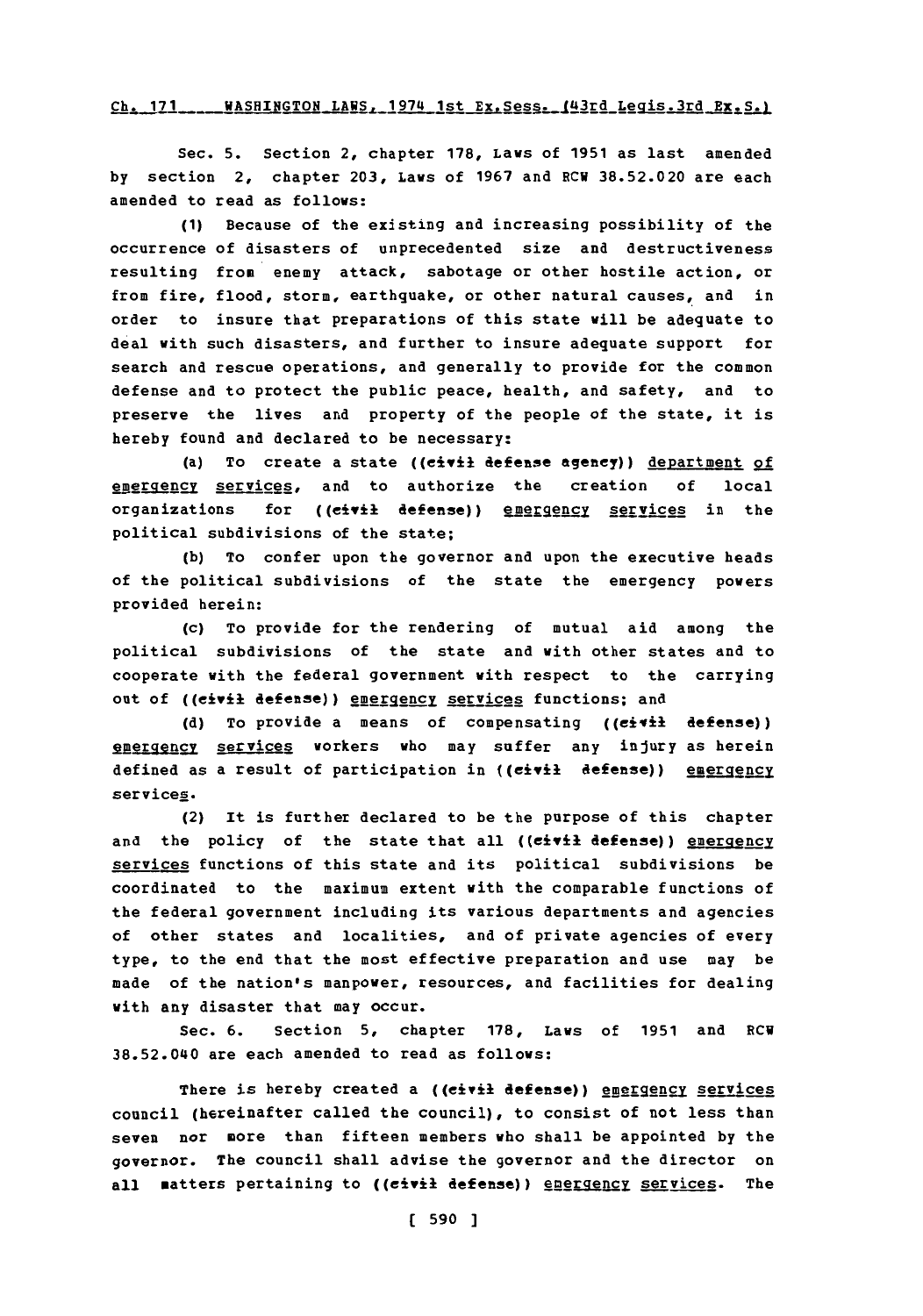**WASHINGTON LAWS, 1974 1st Ex. Sess. (43rd Legis 3rd Ex. S.)** Ch. 171

governor shall serve as chairman of the council, and the members thereof shall serve without compensation, but may be reimbursed for their reasonable and necessary expenses incurred in the performance of their duties.

Sec. **7.** Section **6,** chapter **178,** Laws of **1951** and RCU **38.52.050** are each amended to read as follows:

**(1)** The governor, through the director, shall have general supervision and control of the ((civil defense agency)) department of emergency services, and shall be responsible for the carrying out of the provisions of this chapter, and in the event of disaster beyond local control, may assume direct operational control over all or any part of the ((civil defense)) energency services functions within this state.

(2) In performing his duties under this chapter, the governor is authorized to cooperate with the federal government, with other states, and with private agencies in all matters pertaining to the ((civil defense)) energency services of this state and of the nation.

**(3)** In performing his duties under this chapter and to effect its policy and purpose, the governor is further authorized and empowered:

(a) To make, amend, and rescind the necessary orders, rules, and regulations to carry out the provisions of this chapter within the limits of the authority conferred upon him herein, with due consideration of the plans of the federal government; copies of all of such rules, regulations and orders shall upon their issuance forthwith be transmitted to the auditors of the respective counties for filing in their offices and a separate file and a separate index shall be maintained therefor;

**(b)** To prepare a comprehensive plan and program for the ((civil defense)) energency services of this state, such plan and program to be integrated into and coordinated with the ((civil defense)) emergency services plans of the federal government and of other states to the fullest extent possible, and to coordinate the preparation of plans and programs for ((civil defense)) energency services by the political subdivisions of this state, such plans to be integrated into and coordinated with the ((civil defense)) emergency services plan and program of this state to the fullest possible extent;

(c) In accordance with such plan and program for the ((civil defense)) emergency services of this state, to procure supplies and equipment, to institute training programs and public information programs, and to take all other preparatory steps including the partial or full mobilization of ((civil defense)) energency services organizations in advance of actual disaster, to insure the furnishing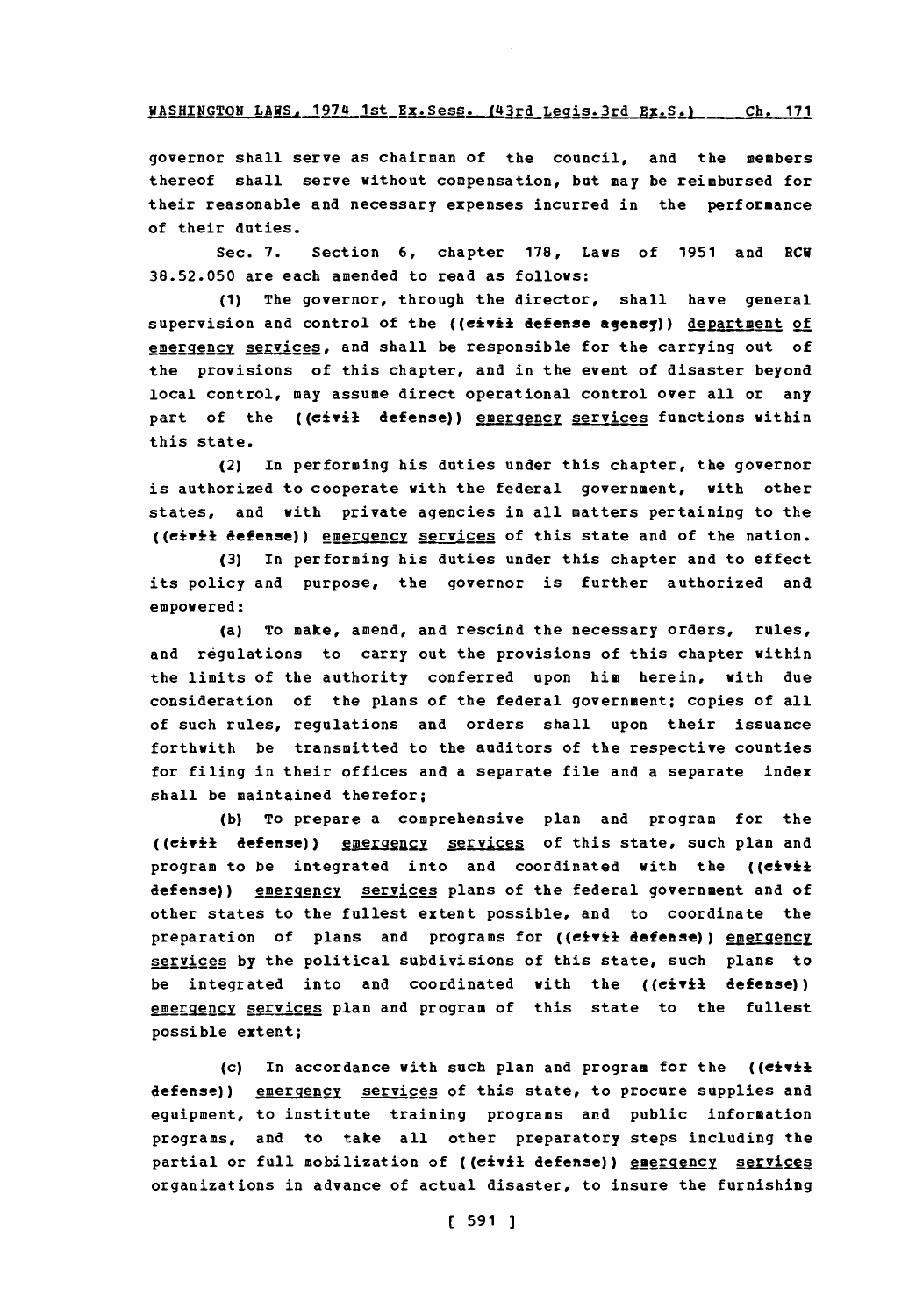#### Ch. 171 WASHINGTON LAWS, 1974 1st Ex. Sess. (43rd Legis.3rd Ex. S.)

of adequately trained and equipped forces of ((civil defense)) emergency services personnel in time of need;

**(d)** To make such studies and surveys of the industries, resources, and facilities in this state as may be necessary to ascertain the capabilities of the state for ((eivil defense)) emergency services, and to plan for the most efficient emergency use thereof;

(e) on behalf of this state, to enter into mutual aid arrangements with other states and territories, or provinces of the Dominion of Canada and to coordinate mutual aid plans between political subdivisions of this state;

**(f)** To delegate any administrative authority vested in him under this chapter, and to provide for the subdelegation of any such authority;

**(g)** To appoint, with the advice of local authorities, metropolitan or regional area coordinators, or both, when practicable;

(h) To cooperate with the president and the heads of the armed forces, the ((civil defense)) emergency services agency of the United States, and other appropriate federal officers and agencies, and with the officers and agencies of other states in matters pertaining to the ((eivil defense)) energency services of the state and nation, including the direction or control of

(i) blackouts and practice blackouts, air-raid drills, mobilization of ((eivil defense)) emergency services forces, and other tests and exercises;

(ii) warnings and signals for drills or attacks and the mechanical devices to be used in connection therewith;

(iii) the effective screening or extinguishing of all lights and lighting devices and appliances;

(iv) shutting off water mains, gas mains, electric power connections and the suspension of all other utility services;

(v) the conduct of civilians and the movement and cessation of movement of pedestrians and vehicular traffic during, prior, and subsequent to drills or attack;

(vi) public meetings or gatherings; and

(vii) the evacuation and reception **of** the civilian population.

Sec. **8.** Section **7,** chapter **178,** Laws of **1951** and **ECW 38.52.060** are each amended to read as follows:

**(1)** The governor, through the director is authorized to create and establish such number of mobile support units as may be necessary to reinforce ((civil defense)) energency services organizations in stricken areas and with due consideration of the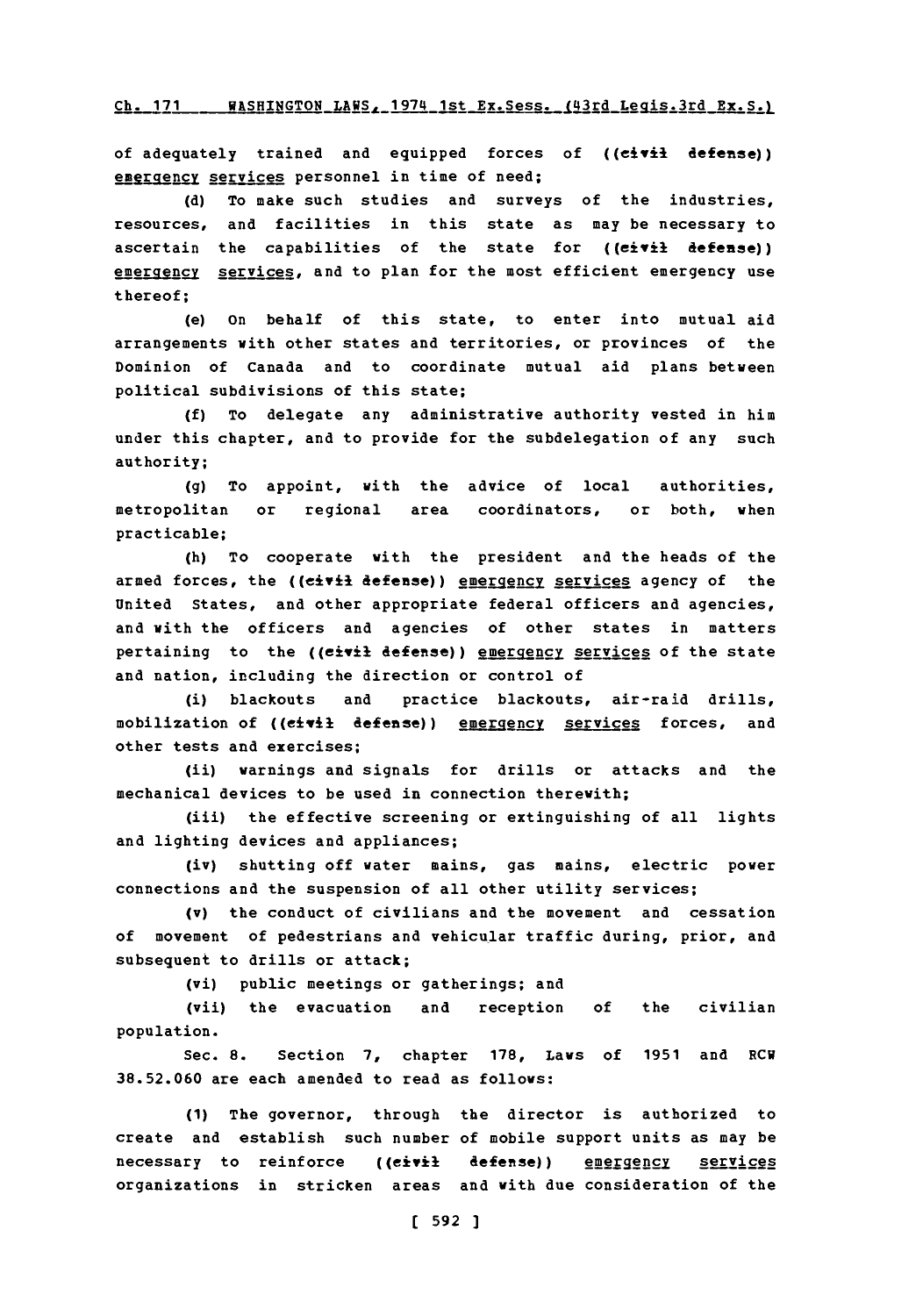## WASHINGTON\_LAWS. 1974\_1st\_Ex. Sess. (43rd\_Legis. 3rd\_Ex. S.) \_\_\_\_\_ Ch. 171

plans of the federal government and of other states. He shall appoint a commander for each such unit who shall have primary responsibility for the organization, administration and operation of such unit. Mobile support units shall be called to duty upon orders of the governor and shall perform their functions in any part of the state, or, upon the conditions specified in this section, in other states.

(2) Personnel of mobile support units while on duty, whether within or without the state, shall:

(a) If they are employees of the state, have the powers, duties, rights, privileges, and immunities and receive the compensation incidental to their employment;

**(b)** If they are employees of a political subdivision of the state, and whether serving within or without such political subdivision, have the powers, duties, rights, privileges, and immunities and receive the compensation incidental to their employment; and

(c) If they are not employees of the state or a political subdivision thereof, be entitled to compensation **by** the state at a rate to be determined **by** the governor based upon the scale paid **by** the state to state employees of the same, or similar, classification. **All** personnel of mobile support units shall, while on duty, be subject to the operational control of the authority in charge of ((civil defense)) energency services activities in the area in which they are serving, and shall be reimbursed for all actual and necessary travel and subsistence expenses.

**(3)** The state shall reimburse a political subdivision for the compensation paid and actual and necessary travel, subsistence, and maintenance expenses of employees of such political subdivision while serving as members of a mobile support unit, and for all payments for death, disability, or injury of such employees incurred in the course of such duty, and for all losses of or damage to supplies and equipment of such political subdivision resulting from the operation of such mobile support unit.

**(L4)** Whenever a mobile support unit of another state shall render aid in this state pursuant to the orders of the governor of its home state and upon the request of the governor of this state the personnel thereof shall have the powers, duties, rights, privileges and immunities of ((civil defense)) energency services employees of this state except compensation, and this state shall reimburse such other state for the compensation paid and actual and necessary travel, subsistence, and maintenance expenses of the personnel of such mobile support unit while rendering such aid, and for all payments for death, disability, or injury of such personnel incurred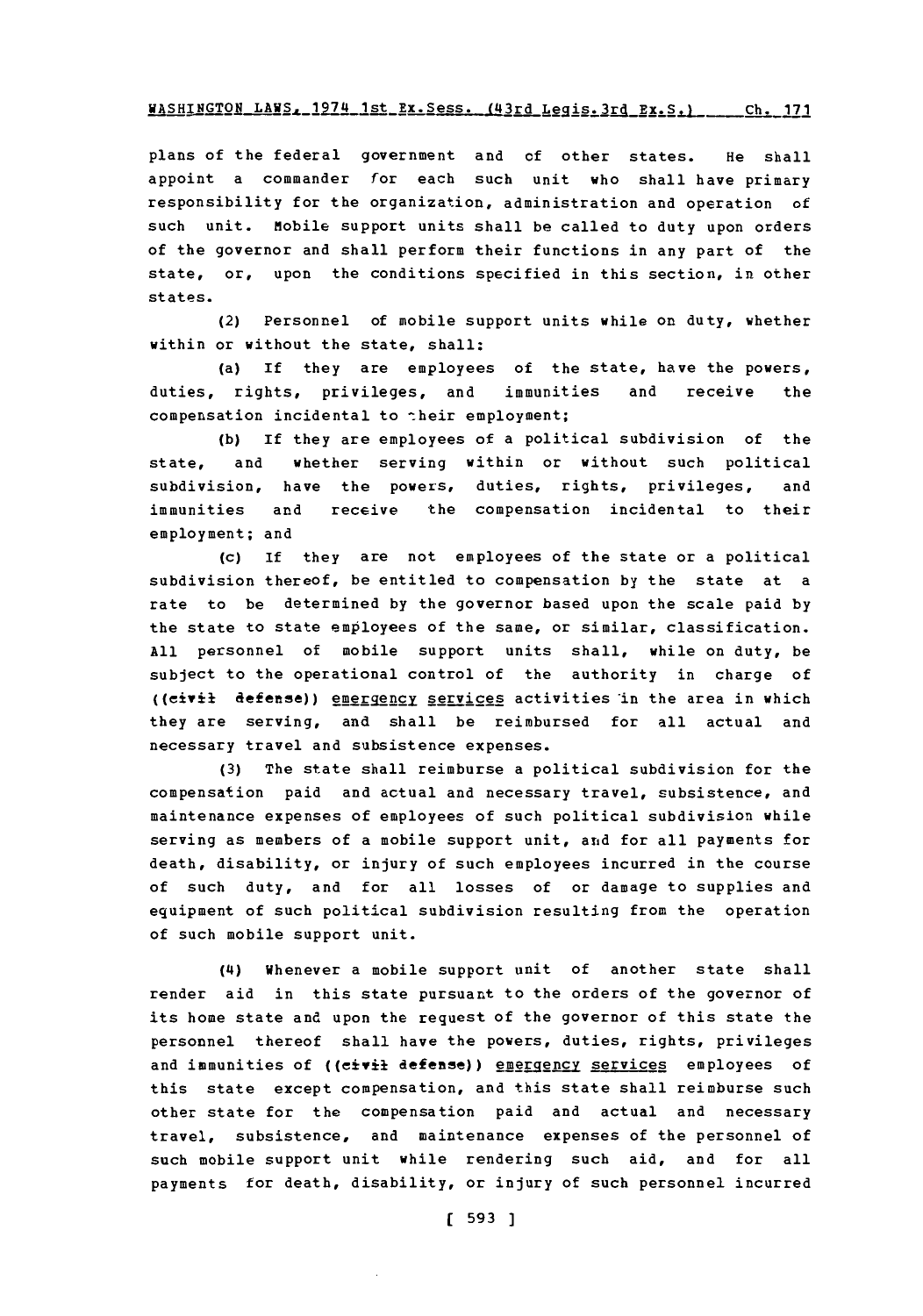## **Ch. 171** WASHINGTON LAWS,\_1974 1st Ex.Sess. (43rd Legis.3rd **Ex. Sa**

in the course of rendering such aid, and for all losses of or damage to supplies and equipment of such other state or a political subdivision thereof resulting from the rendering of such aid: PROVIDED, That the laws of such other state contain provisions substantially similar to this section.

**(5)** No personnel of mobile support units of this state shall be ordered **by** the governor to operate in any other state unless the laws of such other state contain provisions substantially similar to this section.

Sec. **9.** Section **8,** chapter **178,** Laws of **1951** and RCW **38.52.070** are each amended to read as follows:

**(1)** Each political subdivision of this state is hereby authorized and directed to establish a local organization for ( $(c \pm \sqrt{2})$ defense)) energency services in accordance with the state ((civil defense)) energency services plan and program: PROVIDED, That a political subdivision proposing such establishment shall submit its plan and program for ((civil defense)) emergency services to the state director of ((eivil defense)) energency services and secure his recommendations thereon in order that the local organization for ((civil defense)) energency services may be coordinated with the plan and program of the state. If the director's recommendations are adverse to the plan as submitted, the matter shall be referred to the council for final action. The director of **((civil** defense)) emergency services may authorize two or more political subdivisions to loin in the establishment and operation of a local organization for ((civil defense)) energency services as circumstances may warrant, in which case each political subdivision shall contribute to the cost of ((civil defense)) emergency services upon such fair and equitable basis as may be determined upon **by** the executive heads of the constituent subdivisions. **if** in any case the executive heads cannot agree upon the proper division of cost the matter shall be referred to the council for arbitration and its decision shall be final. When two or more political subdivisions join in the establishment and operation of a local organization for ((civil defense)) emergency services each shall pay its share of the cost into a special pooled fund to be administered **by** the treasurer of the most populous subdivision, which fund shall be known as the **..........** ((eivil defense)) energency services fund. Each local organization for ((eivil defense)) energency services shall have a director who shall be appointed **by** the executive head of the political subdivision, and who shall have direct responsibility for the organization, administration, and operation of such local organization for ((civil defense)) energency services, subject to the direction and control of such executive officer or officers. In the

**[** 594 **]**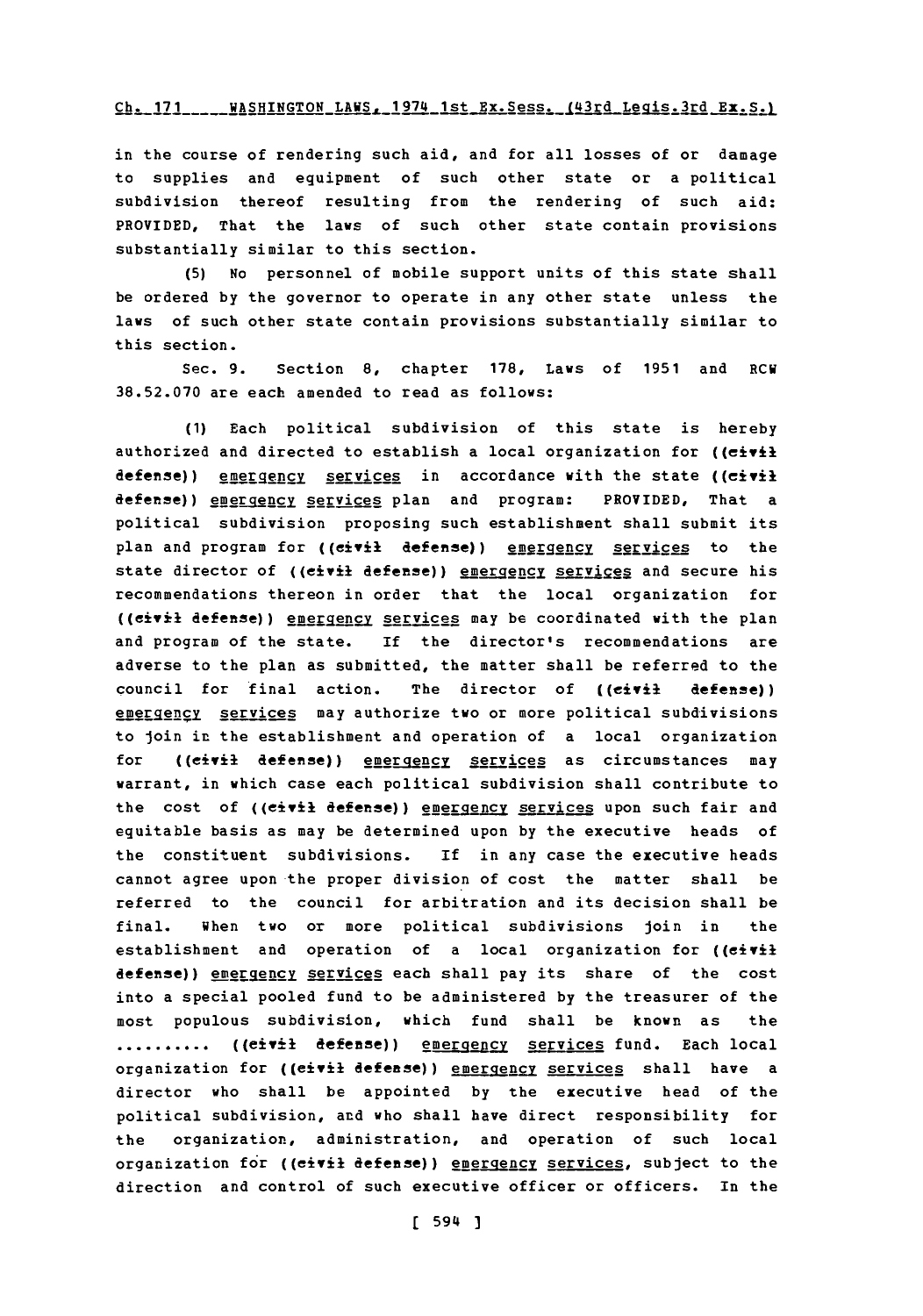## **WASHINGTON LAWS, 1974 1st Ex. Sess. (43rd Legis. 3rd Ex. S.) Ch. 171**

case of a jointly established and operated organization for  $($ ( $e$ i $\overrightarrow{v}$ il defense)) emergency services, the director shall be appointed by the joint action of the executive heads of the constituent political subdivisions. As used in this chapter, the term "executive head" and "executive heads" mean, in the case of counties, the board of county commissioners and, in the case of cities and towns, the mayor. Each local organization for ((eivil defense)) energency services shall perform ((civil defense)) emergency services functions within the territorial limits of the political subdivision within which it is **organized,** and, in addition, shall conduct such functions outside of such territorial limits as may be required pursuant to the provisions of this chapter.

(2) In carrying out the provisions of this chapter each political subdivision, in which any disaster as described in RCW **38.52.020** occurs, shall have the power to enter into contracts and incur obligations necessary to combat such disaster, protecting the health and safety of persons and property, and providing emergency assistance to the victims of such disaster. Each political subdivision is authorized to exercise the powers vested under this section in the light of the exigencies of an extreme emergency situation without regard to time-consuming procedures and formalities prescribed **by** law (excepting mandatory constitutional requirements), including, but not limited to, budget law limitations, requirements of competitive bidding and publication of notices, pertaining to the performance of public work, entering into contracts, the incurring of obligations, the employment of temporary workers, the rental of equipment, the purchase of supplies and materials, the levying of **taxes, and** the appropriation and expenditures of public funds.

Sec. **10.** Section **9,** chapter **178,** Laws of **1951** and RCW **:38.52.080** are each amended to read as follows:

**(1)** Whenever the employees of any political subdivision are rendering outside aid pursuant to the authority contained in RCW **38.52.070** such employees shall have the same powers, duties, rights, privileges, and immunities as if they were performing their duties in the political subdivisions in which they are normally employed.

(2) The political subdivision in which any equipment is used pursuant to this section shall be liable for any loss or damage thereto and shall pay any expense incurred in the operation and maintenance thereof. No claim for such loss, damage, or expense shall be allowed unless, within **sixty** days after the same is sustained or incurred, an itemized notice of such claim under oath is served **by** mail or otherwise upon the executive head of such political subdivision where the equipment was used. The term "employee" as used in this section shall mean, and the provisions of this section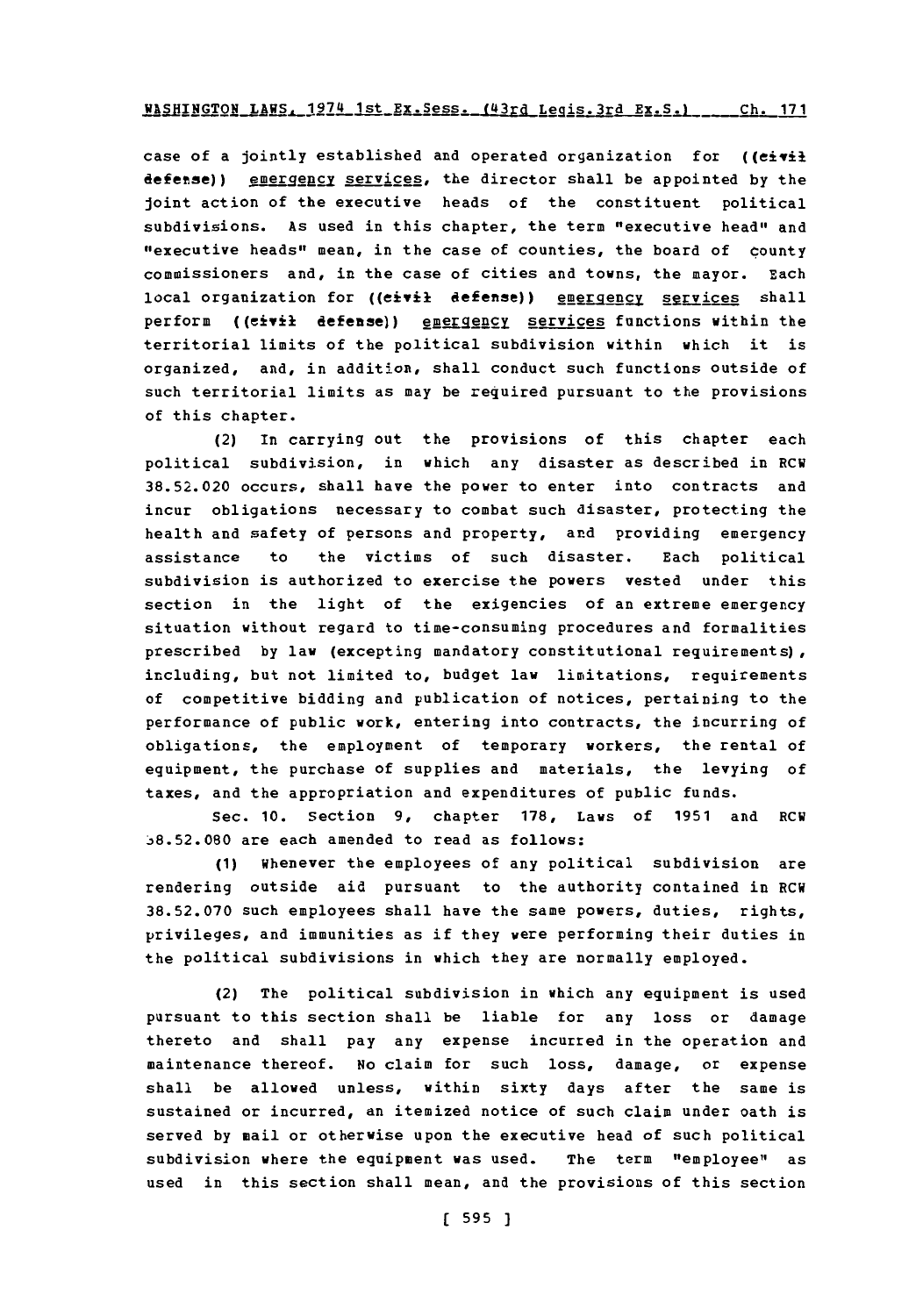Ch. 171 **MASHINGTON LANS 1974 1st Ex. Sess. (43rd Legis 3rd Ex. S.)** 

shall apply with equal effect to, volunteer auxiliary employees, and ((eivil defense)) gggIengg §gevices workers.

**(3)** The foregoing rights, privileges, and obligations shall also apply in the event such aid is rendered outside the state, provided that payment or reimbursement in such case shall or may be made **by** the state or political subdivision receiving such aid pursuant to a reciprocal mutual aid agreement or compact with such state or **by** the federal government.

Sec. **11.** Section **10,** chapter **178,** Laws of **1951** and RCW **38.52.090** are each amended to read as follows:

**(1)** The director of each local organization for ((eivil defense)) emergency services may, in collaboration with other public and private agencies within this state, develop or cause to be developed mutual aid arrangements for reciprocal **((eivil** defense)) emergency services aid and assistance in case of disaster too great to be dealt with unassisted. Such arrangements shall be consistent with the state ((civil defense)) energency services plan and program, and in time of emergency it shall be the duty of each local organization for ((eivil defense)) energency services to render assistance in accordance with the provisions of such mutual aid arrangements. The director shall adopt and distribute a standard form of contract for use by local organizations in understanding and carrying out said mutual aid arrangements.

(2) The director of each local organization for ((eivil defense)) energency services may, subject to the approval of the governor, enter into mutual aid arrangements with ((eivil defense)) emergency services agencies or organizations in other states for reciprocal ((civil defense)) energency services aid and assistance in case of disaster too great to be dealt with unassisted, and in furtherance thereof the following interstate civil defense and disaster compact is hereby approved, ratified, adopted, entered into, and enacted by the state **of** Washingtggi

INTERSTATE CIVIL **DEFENSE AND DISASTER COMPACT** The contracting States solemnly agree:

Article **1.** The Rurpose of this compact is to provide mutual aid amog the States in meeting **any** emergency or disaster from enemy attack or other cause Inatural or otherwise) including sabotage and subversive acts and direct attacks by bombs, shellfire, and atomic, radiological, chemical, bacteriological means, and other weapons. The prompt, full and effective utilization of the resources of the Lespective States, including such resources as may be available from the United States Government or any other source, are essential to the safetr, care and welfare of the people thereof in the event of **gntgy** action or other eaggggy **and** any other resoures, including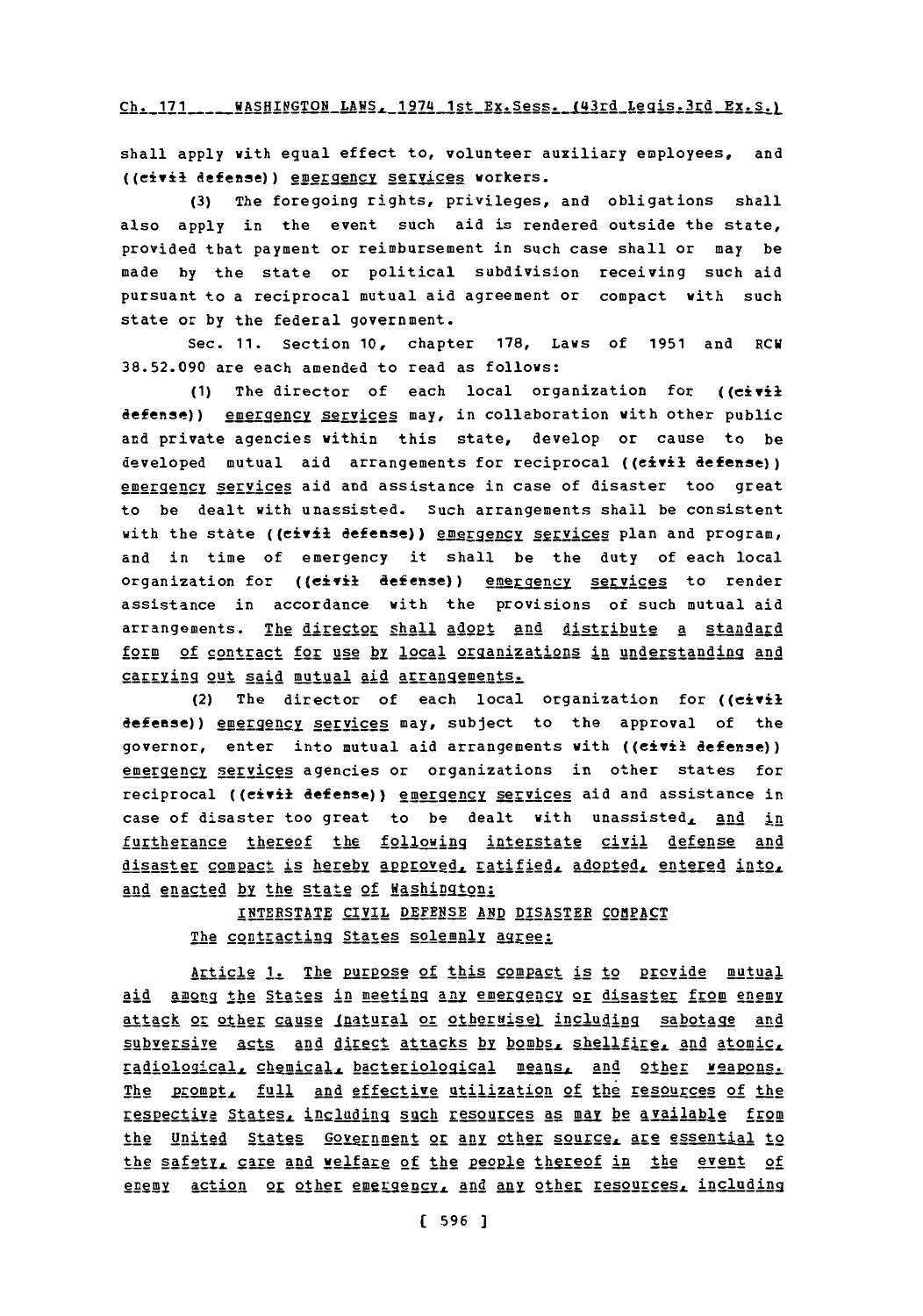WASHINGTON LAWS, 1974 1st Ex. Sess. (43rd Legis. 3rd Ex. S.) .....Ch. 171

personnel, equipment or supplies, shall be incorporated into a plan<br>or plans of mutual aid to be developed among the civil defense agencies or similar bodies of the States that are parties hereto. The Directors of Civil Defense (Emergency Services) of all party States shall constitute a committee to formulate plans and take all necessary steps for the implementation of this compact.

Article 2. It shall be the duty **of** each **par:1** StAte to formulate civil defense plans and programs for application within such State. There shall **be** frequent consultation between the representatives of the States and with the United States Government and the free exchange of information and plans, including inventories of any materials and equipment available for civil defense. In carrying out such civil defense plans and programs the party States shall so far as possible provide and follow uniform standards, practices and rules and regulations including:

**Ial Insignia, arm bands and any other distinctive articles to** designate and distinguish the different civil defense services:

Ib) Blackouts and practice blackouts, air raid drills, mobilization of civil defense forces and other tests and exercises:

Icl Harnings and signals for drills or attacks and the mechanical devices to be used in connection therewith:

**JQ\_ Te2** effective §2enn or extlinquishing **of** all light and lighting devices and appliances:

jel Shutting off water mains, gas mains, electric power connections and the suspension of all other utility services:

If) All materials or equipment used or to be used for civil defense purposes in order to assure that such materials and equipment will be easily and freely interchangeable when used in or by any other party State:

**IG)** The conduct of civilians and the movement and cessation of movement of pedestrians and vehicular traffic, prior, during, and subsequent to drills or attacks:

.LhI The safety **of** publlic meetings or gatherings.1 **ad**

(i) Mobile support units.

Article 3. Any party State requested to render mutual aid shall take such action as is necessary to provide and make available thg esouces covered **by** this compact in accordance with the terms hereof: provided that it is understood that the State rendering aid **Zaly** withhold resources to the extent necessary to Provide reasonable protection for such State. Each party State shall extend to the civil defense forces of any other party State, while operating within its State limits under the terms and conditions of this compact, the same powers <u>(except that of arrest unless specifically authorized</u> by the receiving State), duties, rights, privileges and immunities as if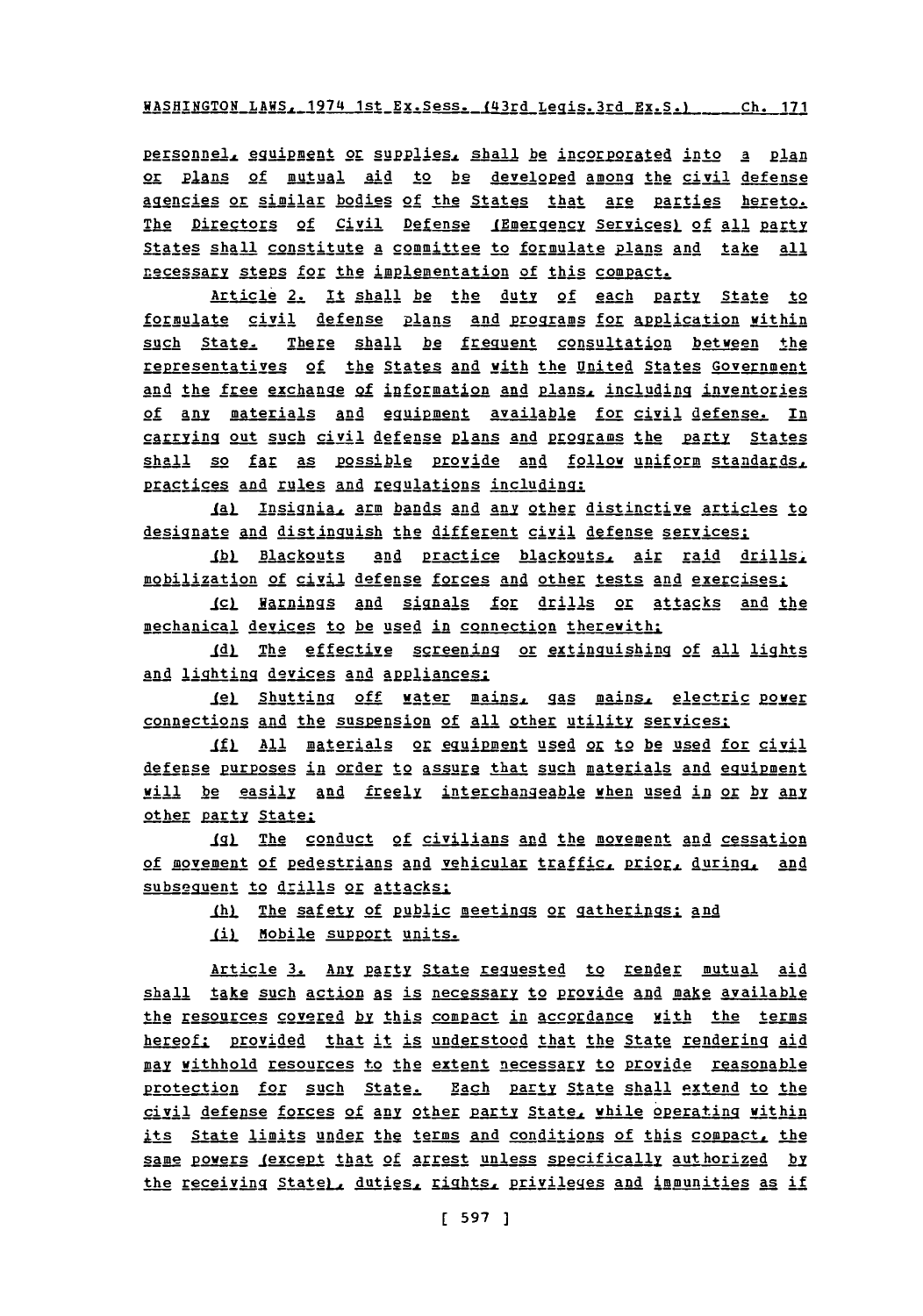Ch. 171 \_\_\_\_ WASHINGTON LAWS, 1974 1st Ex. Sess. (43rd Legis.3rd Ex. S.)

they were performing their duties in the State in which normally employed or rendering services. Civil defense forces will continue under the command **and** control of their pegglar leaders but the organizational units will come under the operational control of the civil defense authorities of the State eceiving assistance.

Article 4. Whenever any person holds a ligense, certificate 2L other germit issued by any State evidencing the meeting **of** gualifications for professional, mechanical or other skills, such person may render aid involving such skill in any party State to meet an emergency or disaster and such State shall give due recognition to such license, certificate or other permit as if issued in the State in which aid is rendered.

Article 5. No party State or its officers or employees rendering aid in another State pursuant to this compact shall be liable on account of **1ny** act or omission in good faith on the part of such forces while so engaged, or on account of the maintenance or use of any equipment or supplies in connection therewith.

Article 6. Inasmuch as it is probable that the pattern and detail of the machinery for mutual aid among two or more states may differ from that appropriate among other States party hereto, this instrument contains elements of a broad base common to all States, and nothing herein contained shall preclude **any** State from entering into supplementary agreements with another State or States. Such &rRplementaly Areements **may** goar ehend but shall not be limited **to.** provisions for evacuation and reception of injured and other persons, and the exchange of medical, fire, police, public utility, reconnaissance, welfare, transportation and communications personnel, equipment and supplies.

Article 7. Each party State shall provide for the payment of go82ensation and death benefits to injined **Mg1gsK gf** the civil defense forces of that Statg **and** the reggesentatives of deceased members of such forces in case such members sustain injuries or are killed while rendering aid pursuant to this compact, in the same manner and on the same terms as if the injury or death were sustained within such State.

Article 8. Any party State rendering aid in another State pursuant to this compact shall be reimbursed by the party State receiving such aid for any loss or damage to, or expense incurred in the operation of any equipment answering a request for aid, and for the cost incurrgd in connection with such reguests: provided. that any aiding State may assume in whole or in part such loss, damage, expense, or other cost, or may loan such equipment or donate such services to the receiving party State without charge or cost; and provided further that any two or more party States may enter into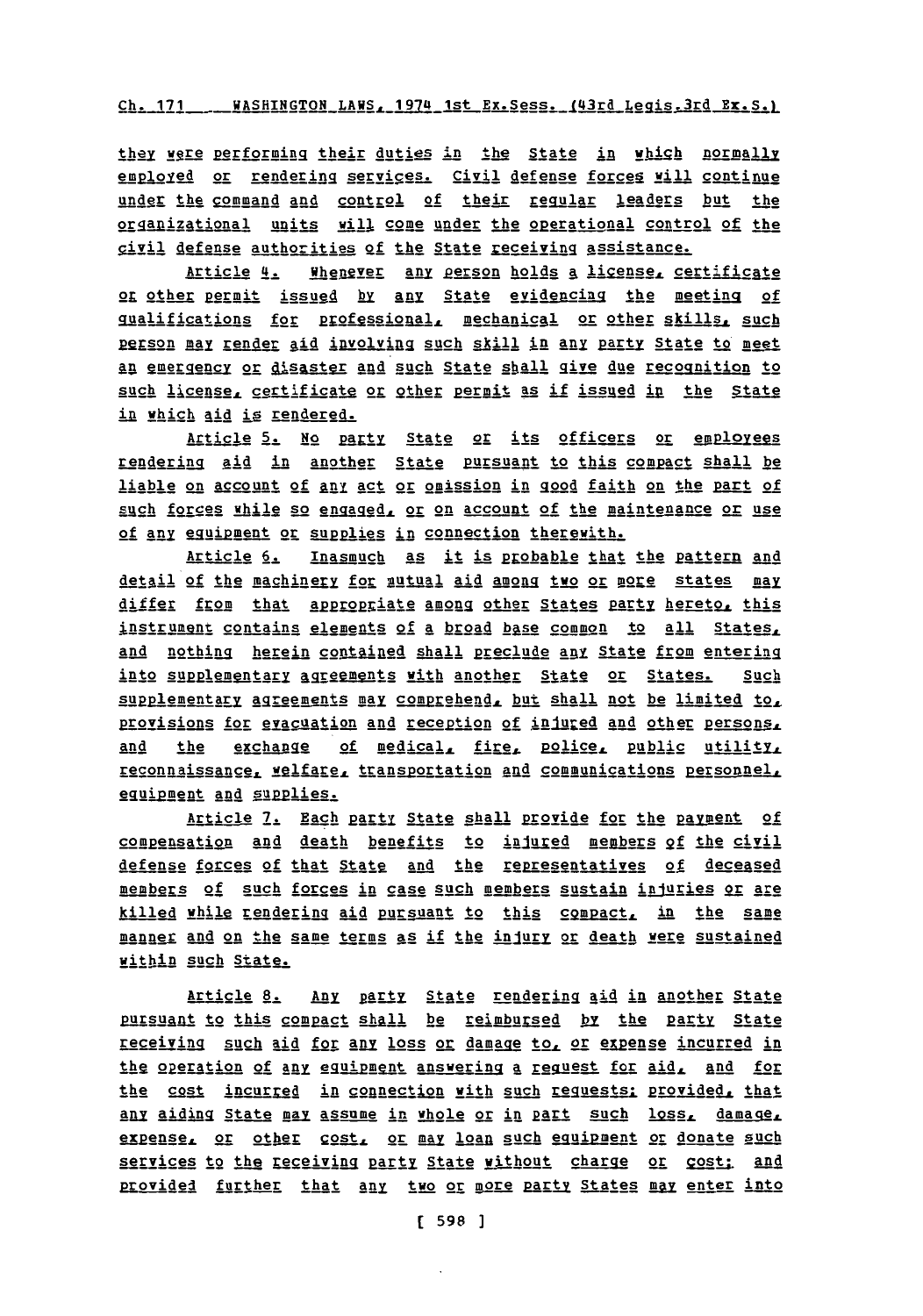supplementary agreements establishing a different allocation of costs **As** Among those States. The United States Government may relievg the party State receiving aid from any liability and reimburse the party State supplying civil defense forces for the compensation paid to and the transportation, subsistence and maintenance expenses of such forces during the time **of** the rendition of such aid or assistance outside the State **MA also** pay fair and reasonable comebnsation for the use or utilization of the supplies, materials, equipment or facilities so utilized or consumed.

Article 9. Plans for the orderly evacuation and reception of the civilian poglation as the Egsult **of** an emergggy or disaster shall be worked out from time to time between representatives of the Party States and thg various local civil defense areas thereof. Such plans shall include the manner of transporting such evacuees, the number of evacuees to be received in different areas, the manner in which food, clothing, housing, and medical care will be provided, the Eggistration of the evacusggg the providing **of** facilities for the notification of relatives or friends and the forwarding of such evacuees to other areas or the bringing in of additional materials, supplies, and all other relevant factors. Such plans shall provide that the party State receiving evacuees shall be reimbursed generally for the out-of-pocket expenses incurred in receiving and caring for such evacuees, for expenditures for transportation, food, clothing, medicines and medical care and like items. Such expenditures shall be reimbursed by the party State of which the evacuees are residents. or by the United States Government under plans approved by it. After the termination of the emergency or disaster the party State of which the gracuees are resident shall assume the respgnsibility for the ultimate support or repatriation of such evacuees.

Article **10.** This compact shall be available to any State. territory or possession of the United States, and the District of Columbia. The term "State" may also include any neighboring foreign country or province or state thereof.

Article 11. The committee established pursuant to Article 1 of this col2act may rgguest **thg** Civil Defense AgencY **of** the United States Government to act as an informational and coordinating body under this compact, and representatives of such agency of the United States Government may attend meetings of such committee.

Article 12. This compact shall become operative immediately upon its ratification by any State as between it and any other State or States so ratifying and shall be subject to approval by Congress unless prior Congressional approval has been given. Duly authenticated copies of this compact and of such supplementary agreements as may be entered into shall, at the time of their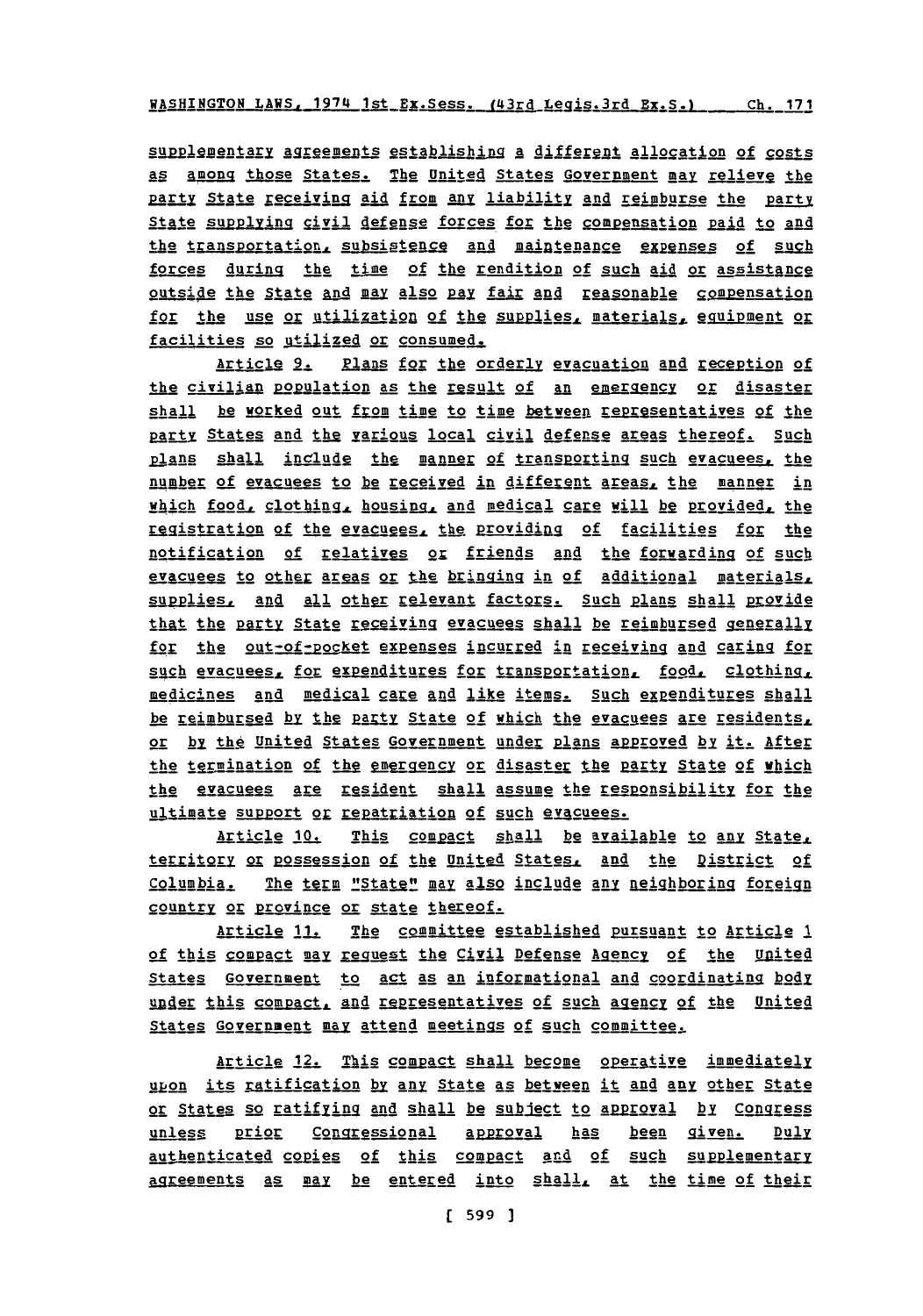**Ch. 171** WASHINGTON LAWSr 1974 1st Ex.Sess. (43rd Legis.3rd Ex.S.)

APprova1. be deposited with each of the **pa&y** StAtes **and** with the Civil Defense Agency and other appropriate agencies of the United States Government.

Article **13.** This compact shall continue in force and remain binding on each party State until the legislature or the Governor of such party State takes action to withdraw therefrom. Such action shall not be effective until 30 days after notice thereof has been sent **by** the Governor of the party State desiring to withdraw to the Governors of all other party States.

Article 14. This compact shall be construed to effectuate the Purposes stated in Article 1 hereof. If any provision of this compact is declared unconstitutional, or the applicability thereof to any person or circumstance is held invalid, the constitutionality of the remainder of this compact and the applicability thereof to other persons and circumstances shall not be effected thereby.

Article **15.**

Ial This Article shall be in effect only as among those states which have enacted it into law or in which the Governors have adopted it pursuant to constitutional or statutory authority sufficient to give it the force of law as part of this compact. Nothing contained in this Article or in any supplementary agreement made in implementation thereof shall be construed to abridge, impair 2E E3parsede any other pryision of this ggpact or **any** obligation undertaken by a State pursuant thereto, except that if its terms so provide, a supplementary agreement in implementation of this Article may modify, expand or add to any such obligation as among the parties to the supplementary agreement.

Ibl In addition to the occurrences, circumstances and subject matters to which preceding articles of this compact make it applicable, this compact and the authorizations, entitlements and procedures thereof shall apply to:

1. Searches for and rescue of person who are lost, marooned, or otherwise in danggr

2. Action useful in coping yith disasters arising from any cause or designed to increase the capability to cope with any such disasters.

**3.** Ingjdqptpg or the imminence thereof. which endanger the health or safety **of** the pgqlic and which rgguire the use of special eguipment, trained personnel or personnel in larger numbers than are locally available in order to reduce, counteract or remove the danger.

4. The giving and receiving **of** aid **by** subdivisions of pArtv States.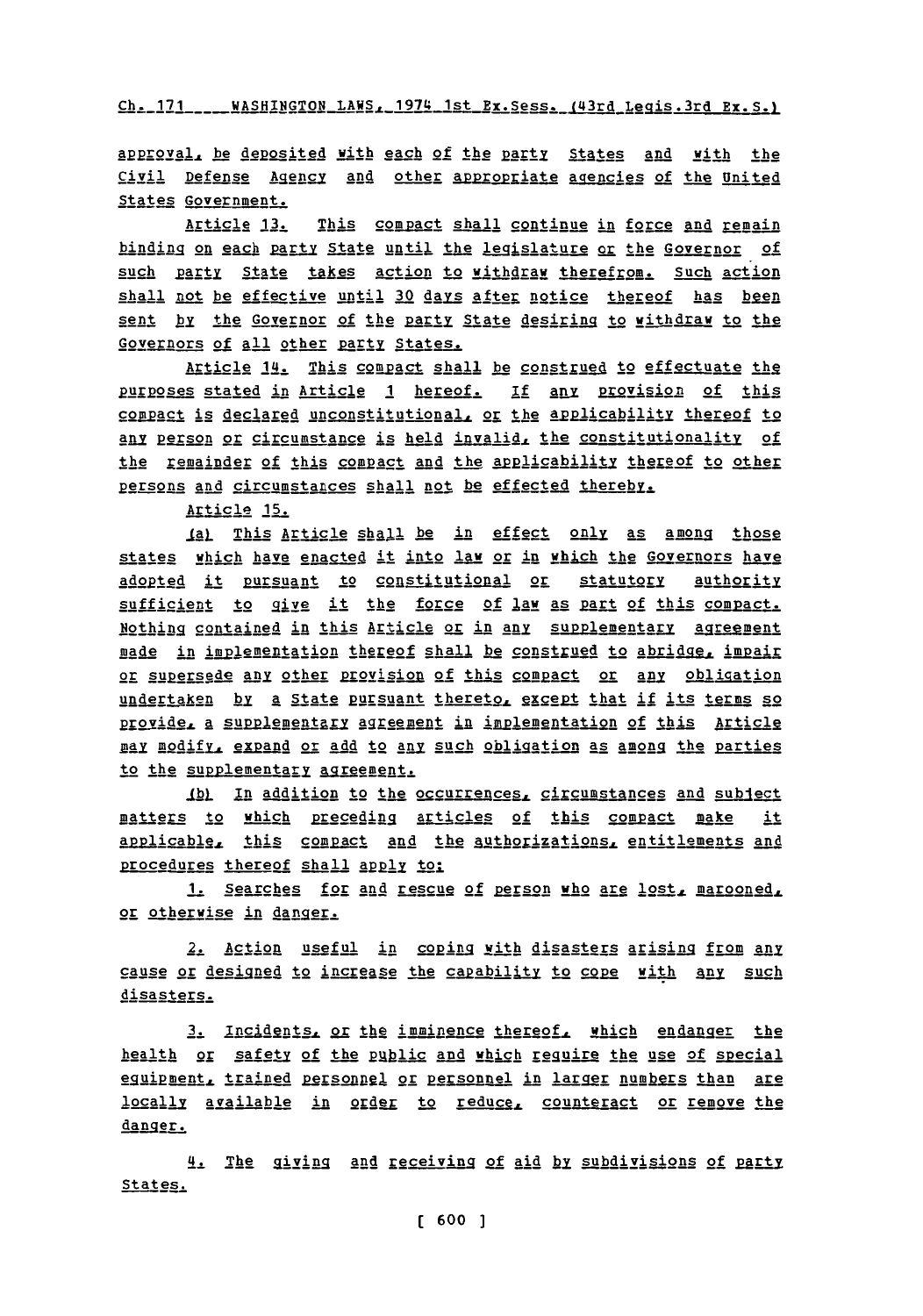WASHINGTON LAWS. 1974 1st Ex. Sess. (43rd Legis. 3rd Ex. S.) ch. 171

**5.** Exercises, drills or other training or practice activities designed to aid pers<u>canel to prepare for, cope with or</u> prevent any disaster or other emergency to which this compact applies.

1g)1ggt **As** exprEs§Iy limited **by** this compact or **a** supplementary agreement in force pursuant thereto, any aid authorized by this compact or such supplementary agreement may be furnished by Any ency **of a** Party Statez **a** subdiyision of such State or **by** a joint agency providing such aid shall be entitled to reimbursement therefor to the same extent and in the same manner as a State. The personnel of such a joint agency, when rendering aid pursuant to this 22cact shall **havg** !h2 **EMp** 1iggtg authrill **AR4** immunity as personnel of party States.

**1L** lothing in this Article shall be construed to exclude from the coveragg of Articles **1-15** of this compact **any** matter which, in the absence of this Article, could reasonably be construed to be covered thereby.

Sec. 12. Section 12, chapter **178,** Laws of **1951** and RCW **38.52.100** are each amended to read as follows:

**(1)** Each political subdivision shall have the power to make appropriations in the manner provided **by** law for making appropriations for the ordinary expenses **of** such political subdivision for the payment of expenses of its local organization for ((eivil defense)) emergency services.

(2) Whenever the federal government or any agency or officer thereof shall offer to the state, or through the state to any political subdivision thereof, services, equipment, supplies, materials, or funds **by** way of gift, grant, or loan, for purposes of ((eivil defense)) energency services, the state, acting through the governor, or such political subdivision, acting with the consent of the governor and through its executive head, may accept such offer and upon such acceptance the governor of the state or executive head of such political subdivision may authorize any officer of the state or of the political subdivision, as the case may be, to receive such services, equipment, supplies, materials, or funds on behalf of the state or such political subdivision, and subject to the terms of the offer and the rules and regulations, if any, of the agency making the offer.

**(3)** Whenever any person, firm, or corporation shall offer to the state or to any political subdivision thereof, services, equipment, supplies, materials, or funds **by** way of gift, grant, or loan, for the purposes of ((civil defense)) emergency services, the state, acting through the governor, or such political subdivision, acting through its executive head, may accept such offer and upon such acceptance the governor of the state or executive head of such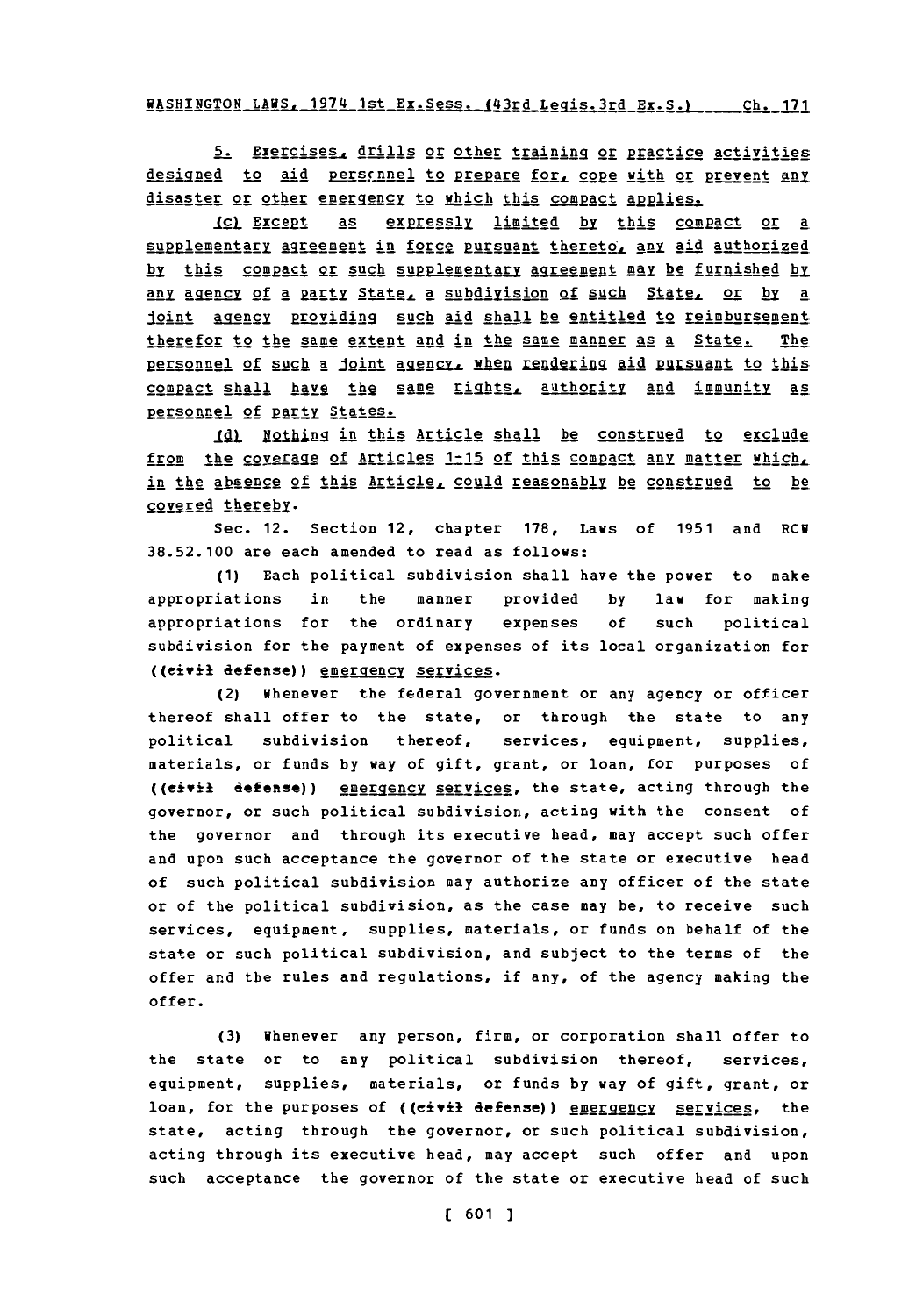## **Chi. 17 1** WASHINGTONLAWS, 1974 1st Ex.Sess. (43rd Legis.3rd **EX.S.)**

political subdivision may authorize any officer of the state or of the political subdivision, as the case may be, to receive such services, equipment, supplies, materials, or funds on behalf of the state or such political subdivision, and subject to the terms of the offer.

Sec. **13.** Section **13,** chapter **178,** Laws of **1951** as last amended **by** section **1,** chapter **8,** Laws of **1971** ex. sess. and **RCW 38.52.110** are each amended to read as follows:

**(1)** In carrying out the provisions of this chapter, the governor and the executive heads of the political subdivisions of the state are directed to utilize the services, equipment, supplies, and facilities of existing departments, offices, and agencies of the state, political subdivisions, and all other municipal corporations thereof including but not limited to districts and quasi municipal corporations organized under the laws of the state of Washington to the maximum extent practicable, and the officers and personnel of all such departments, offices, and agencies are directed to cooperate with and extend such services and facilities to the governor and to the ((civil defense)) energency services organizations of the state upon request notwithstanding any other provision of law.

(2) The governor, the chief executive of counties, cities and towns and the ((eivil defense)) energency services directors of local political subdivisions appointed in accordance with this chapter, in the event of a disaster, after proclamation **by** the governor of the existence of such disaster, shall have the power to command the service and equipment of as many citizens as considered necessary in the light of the disaster proclaimed: PROVIDED, That citizens so commandeered shall be entitled during the period of such service to all privileges, benefits and immunities as are provided **by** this chapter and federal and state ((civil defense)) emergency services regulations for registered ((civil defense)) energency services workers.

Sec. 14. Section 14, chapter **178,** Laws of **1951** and RCW **38.52.120** are each amended to read as follows:

No organization for ((civil defense)) emergency services established under the authority **of** this chapter shall participate in any form of political activity, nor shall it be employed directly or indirectly for political purposes.

Sec. **15.** section **15,** chapter **178,** Laws of **1951** as amended **by** section 2, chapter 145, Laws of **1953** and RCW **38.52.130** are each amended to read as follows:

**(1)** No person shall be employed or associated in any capacity in any ((civil defense)) energency services organization established under this chapter who advocates or has advocated a change **by** force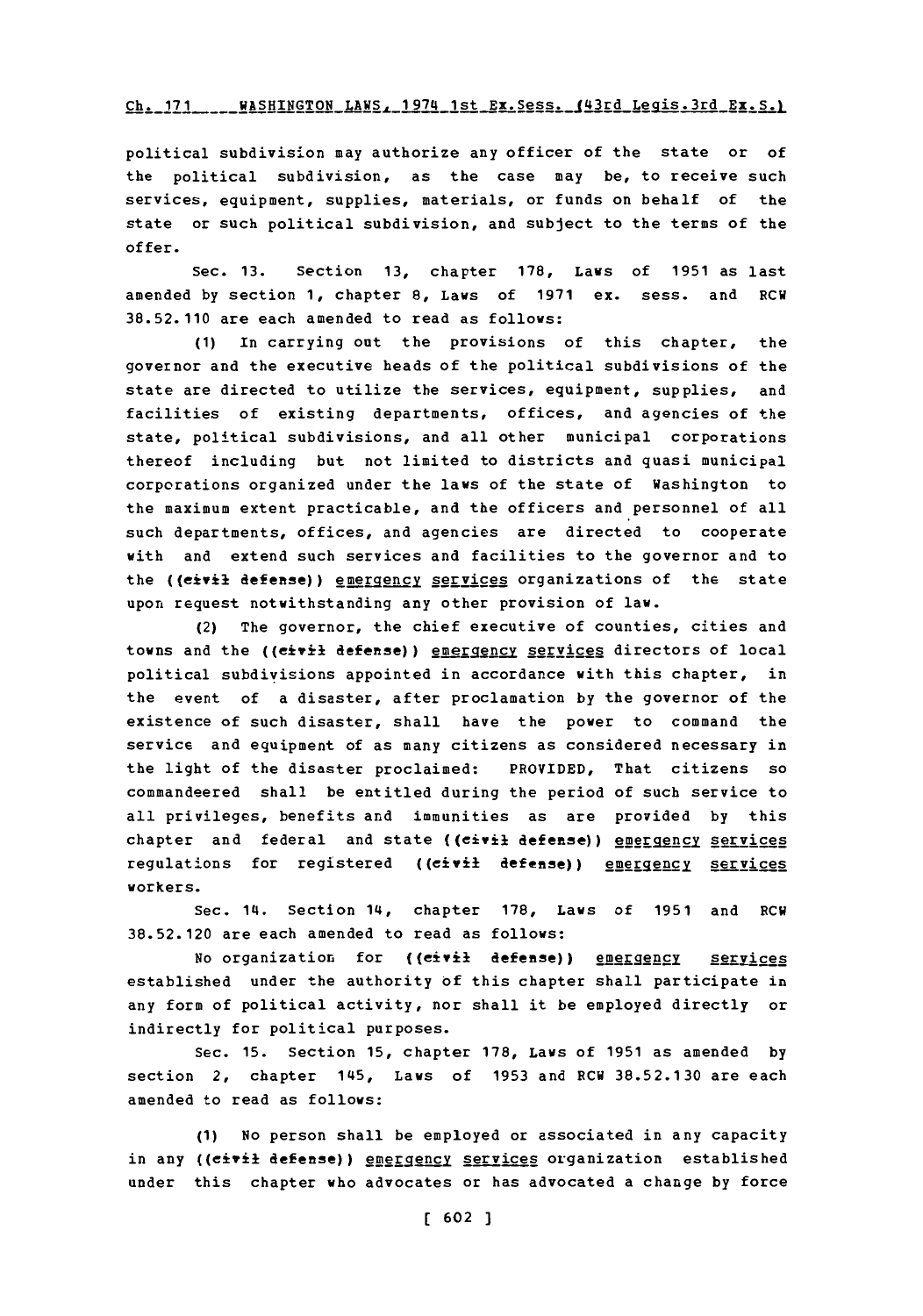#### **WASHINGTON LAWS, 1974 1st Ex. Sess. (43rd Legis. 3rd Ex. S.) ... Ch. 171**

or violence in the constitutional form of the government of the United States or in this state or the overthrow of any government in the United Statss **by** force or violence, or who has been convicted of or is under indictment or information charging any subversive act against the United States. Each person who is appointed to serve in an organization for ((civil defense)) energency services shall, before entering upon his duties, take an oath, in writing, before a person authorized to administer oaths in this state, which oath shall be substantially as follows:

**"I.................** do solemnly swear (or affirm) that I will support and defend the Constitution of the United States and the Constitution of the State of Washington, against-all enemies, foreign and domestic; that I will bear true faith and allegiance to the same; that I take this obligation freely, without any mental reservation or purpose of evasion; and that I will well and faithfully discharge the duties upon which I am about to enter.

"And I do further swear (or affirm) that I do not advocate, nor am I a member of any political party or organization that advocates the overthrow of the government of the United States or of this state **by** force or violence; and that during such time as I am a member of the (name of ((civil defense)) emergency services organization) **,** I will not advocate nor become a member of any political party or organization that advocates the overthrow of the government of the United States or of this state **by** force or violence."

(2) The director of ((civil defense)) emergency services or any ((civil defense)) emergency services official designated by him is authorized to administer the loyalty oath as required **by** this chapter.

Sec. **16.** Section **16,** chapter **178,** Laws of **1951** and RCW **38.52.140** are each amended to read as follows:

Any civil service employee of the state of Washington or of any political subdivision thereof while on leave of absence and on duty with any ((civil defense)) energency services agency authorized under the provisions of this chapter shall be preserved in his civil service status as to seniority and retirement rights so long as he regularly continues to make the usual contributions incident to the retention of such beneficial rights as if he vere not on leave of absence.

Sec. **17.** Section **18,** chapter **178,** Laws of **1951** and RCW **38.52.150** are each amended to read as follows:

**(1)** It shall be the duty of every organization for ((civil defense)) emergency services established pursuant to this chapter and of the officers thereof to execute and enforce such orders, rules,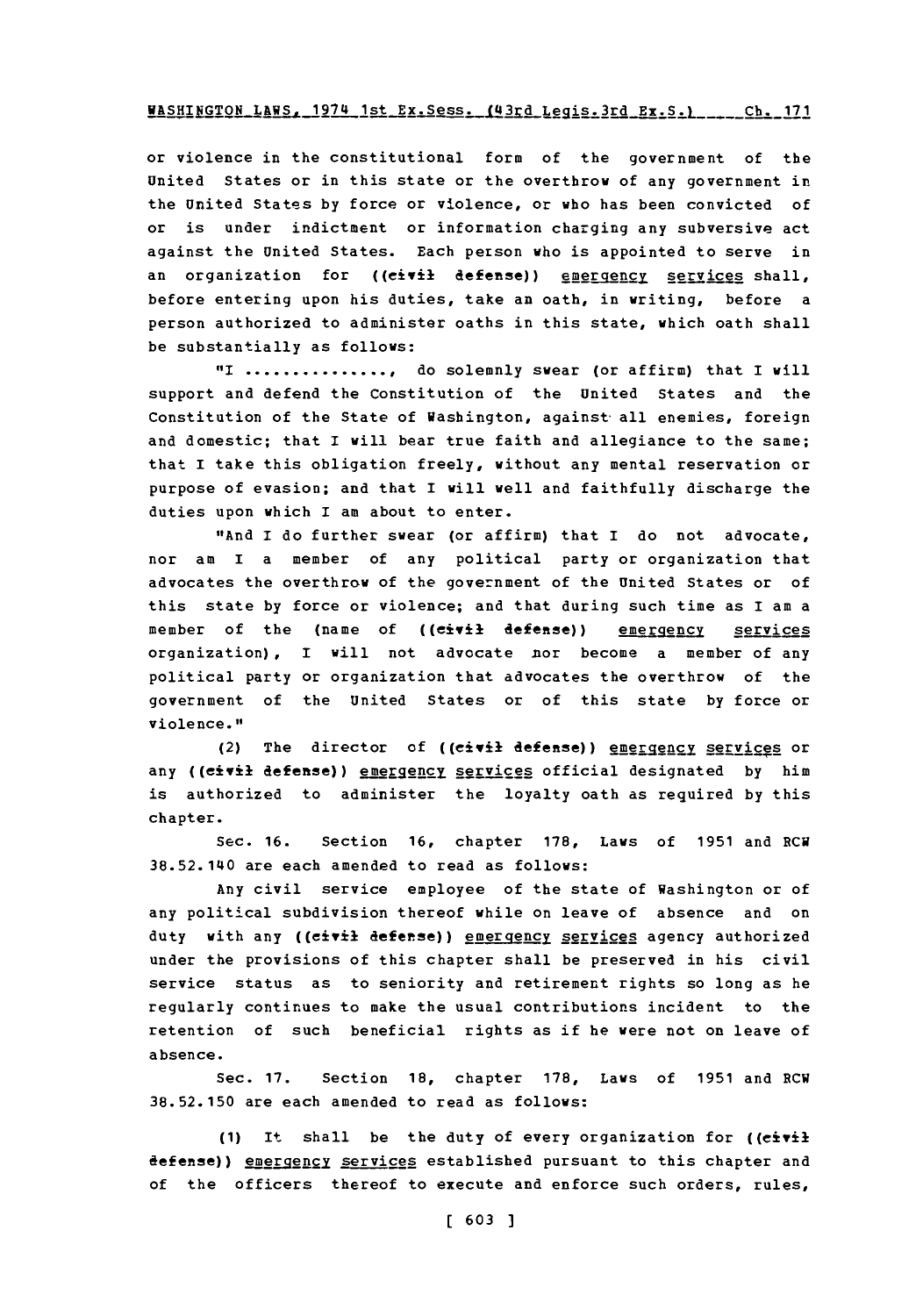#### **Chi. 171** \_WASHINGTON LAWS.-1974 1st Ex.Sess..J11ja Jigj-3rd **-f-)**

and regulations as may be made **by** the governor under authority of this chapter. Each such organization shall have available for inspection at its office all orders, rules, and regulations made **by** the governor, or under his authority.

(2) Every violation of any rule, regulation or order issued under the authority of this chapter shall constitute a misdemeanor and shall be punishable as such: PROVIDED, That whenever any person shall commit a second offense hereunder the same shall constitute a gross misdemeanor and shall be punishable as such.

Sec. **18.** Section **19,** chapter **178,** Laws of **1951** and RCW **38.52.160** are each amended to read as follows:

The ((civil defense)) energency services agency is hereby authorized to require of any political subdivision to which funds are allocated under this chapter for any project, use or activity that such subdivision shall provide matching funds in equal amounts with respect to such project, use or activity.

Sec. **19.** Section 20, chapter **178,** Laws of **1951** and RCW **38.52.170** are each amended to read as follows:

Whenever the state director of ((civil defense)) emergency services finds that it will be in the interest of the ((civil defense)) emergency services of this state or of the United States, he may, with the approval of the governor, agree with the federal government, or any agency thereof carrying on activities within this state, upon a plan of ((eivil defense)) energency services applicable to a federally owned area, which plan may or may not conform to all of the other provisions of this chapter with the view to integrating federally owned areas into the comprehensive plan and program of the **((civil defense))** energency services of this state. Such plan may confer upon persons carrying out such plan any or all of the rights, powers, privileges and immunities granted employees or representatives of the state and/or its political subdivisions **by** this chapter.

Sec. 20. Section **11,** chapter **178,** Laws of **1951** as last amended **by** section 2, chapter **8,** Laws of **1971** ex. sess. and RCW **38.52.180** are each amended to read as follows:

**(1)** There shall be no liability on the part of anyone including any person, partnership, corporation, the state **of** Washington or any political subdivision thereof who owns or maintains any building or premises which have been designated **by** a local organization for ((civil defense)) energency services as a shelter from destructive operations or attacks **by** enemies of the United States for any injuries sustained **by** any person while in or upon said building or premises, as a result of the condition of said building. or premises or as a result of any act or omission, or in any way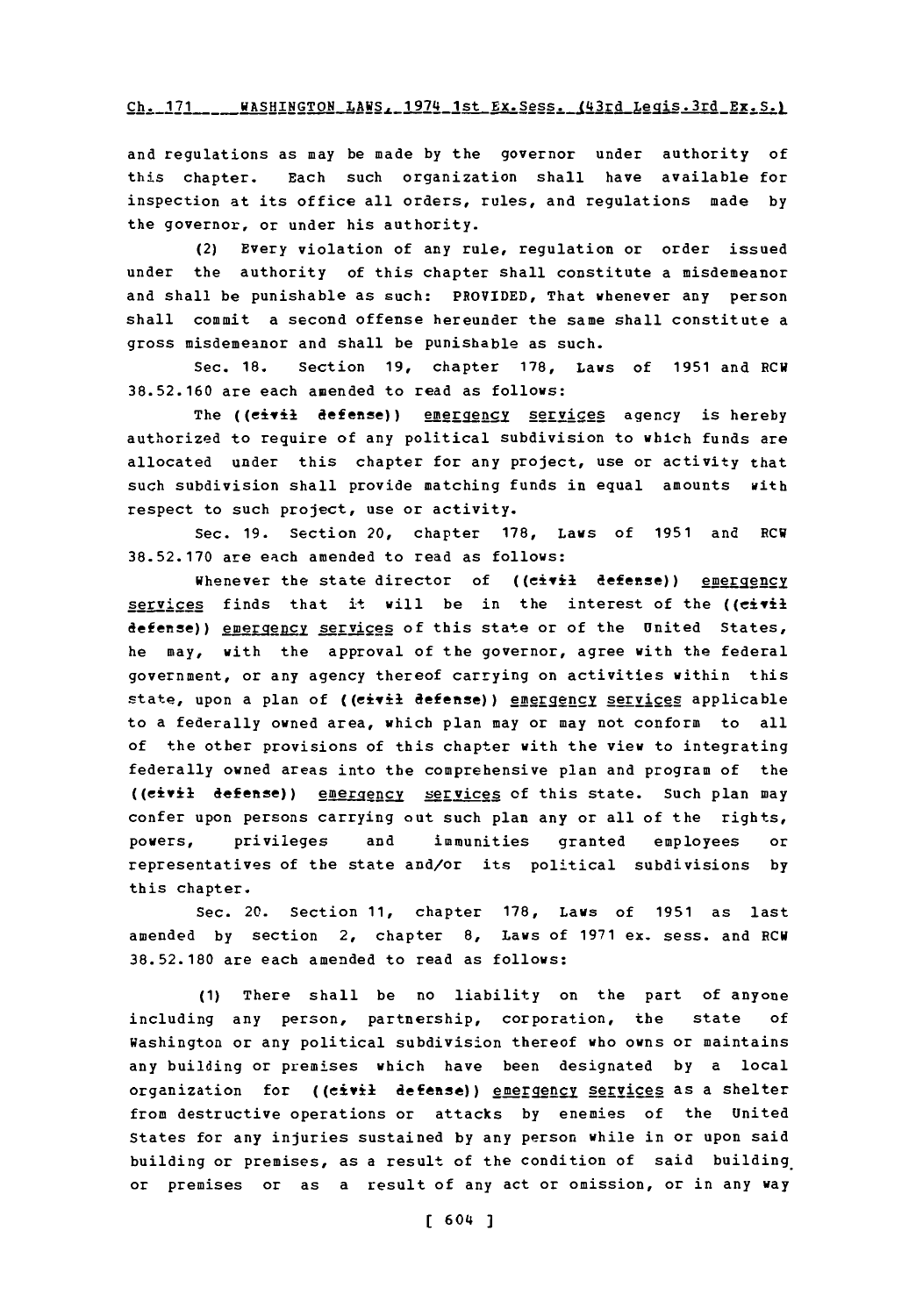$KASHINGTON\_LAKS.$ 1974.1st\_Ex.Sess. (43rd\_Legis.3rd\_Ex.S.)

arising from the designation of such premises as a shelter, when such person has entered or gone upon or into said building or premises for the purpose of seeking refuge therein during destructive operations or attacks **by** enemies of the United States or during tests ordered **by** lawful authority, except for an act of wilful negligence **by** such owner or occupant or his servants, agents, or employees.

(2) **All** legal liability for damage to property or injury or death to persons (except a ((civil defense)) emergency services worker, regularly enrolled and acting as such), caused **by** acts done, or attempted, under the color of this chapter in a bona fide attempt to comply therewith shall be the obligation of the state of Washington. Suits may be instituted and maintained against the state for the enforcement of such liability, or for the indemnification of persons appointed and regularly enrolled as **((civil** defense)) emergency services workers while actually engaged in ((civil defense)) emergency services duties, or as members of any agency of the state or political subdivision thereof engaged in ((civil defense)) emergency services activity, or their dependents, for damage done to their private property, or for any judgment against them for acts done in good faith in compliance with this chapter: PROVIDED, That the foregoing shall not be construed to result in indemnification in any case of wilful misconduct, gross negligence or bad faith on the part of any agent of ((civil defense)) emergency services: PROVIDED, That should the United States or any agency thereof, in accordance with any federal statute, rule or regulation, provide for the payment of damages to property and/or for death or injury as provided for in this section, then and in that event there shall be no liability or obligation whatsoever upon the part of the state of Washington for any such damage, death, or injury for which the United States government assumes liability.

**(3)** Any requirement for a license to practice any professional, mechanical or other skill shall not apply to any authorized ((civil defense)) energency services worker who shall, in the course of performing his duties as such, practice such professional, mechanical or other skill during an emergency described in this chapter.

(4) The provisions of this section shall not affect the right of any person to receive benefits to which he would otherwise be entitled under this chapter, or under the workmen's compensation law, or under any pension or retirement law, nor the right of any such person to receive any benefits or compensation under any act of congress.

Sec. 21. Section **3,** chapter **223,** Laws of **1953** and RCV **38.52.190** are each amended to read as follows: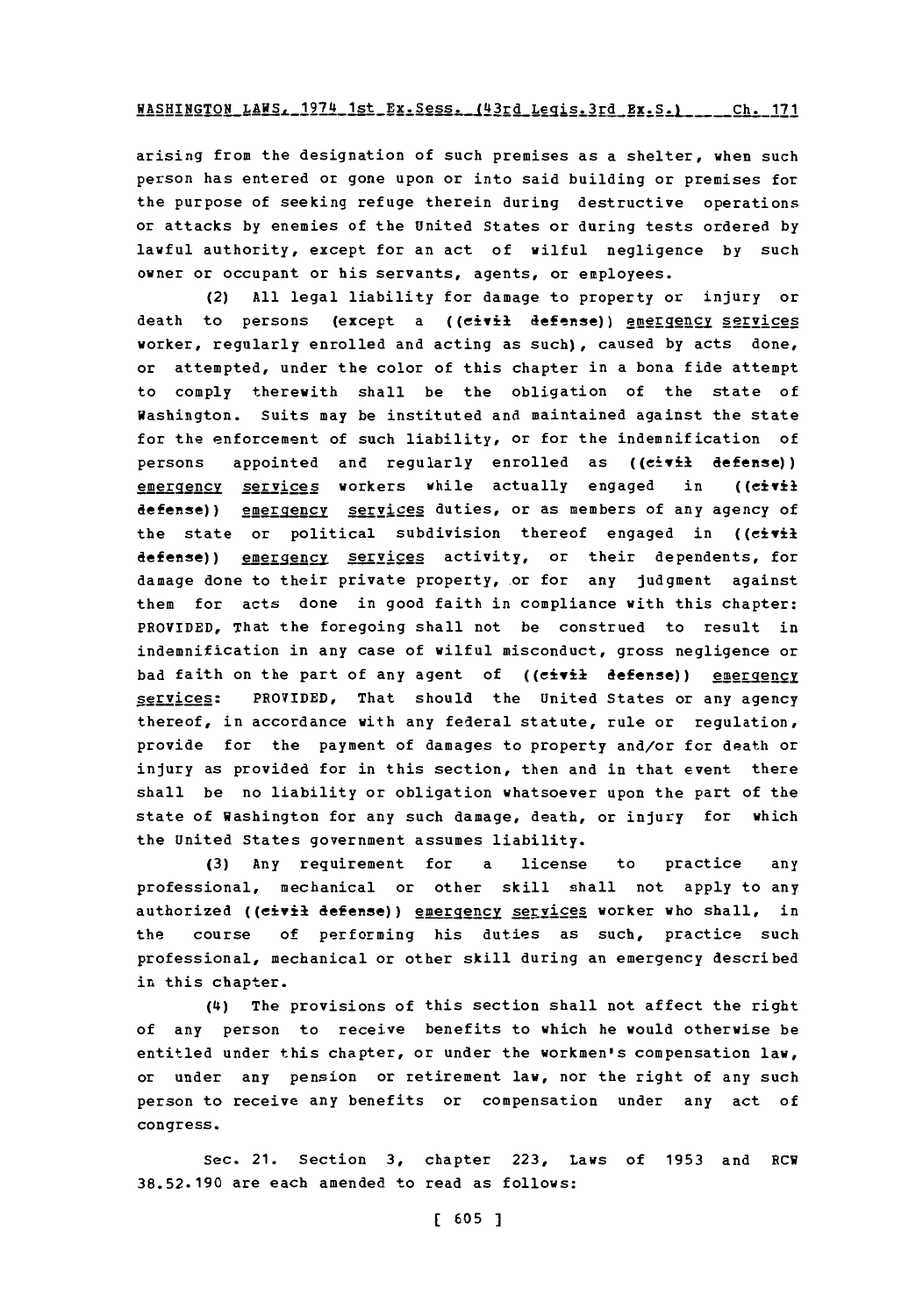## Ch. 171 \_\_\_\_ WASHINGTON LAWS, 1974 1st Ex. Sess. (43rd Legis.3rd Ex. S.)

Except as provided in this chapter, **((&** civil defense)) an emergency services worker and his dependents shall have no right to receive compensation from the state, from the agency, from the local organization for ((civil defense)) energency services with which he is registered, or from the county or city which has empowered the local organization for ((eivil defense)) energency services to register him and direct his activities, for an injury or death arising out of and occurring in the course of his activities as **((a** civil defense)) an emergency services worker.

Sec. 22. Section **7,** chapter **8,** Laws of **1971** ex. sess. and ECU **38.52.195** are each amended to read as follows:

Notwithstanding any other provision of law, no person, firm, corporation, or other entity acting under the direction or control of the proper authority to provide construction, equipment, or work as provided for in ECU **38.52.110, 38.52.180, 38.52.195, 38.52.205, 38.52.207, 38.52.220** and **38.52.390** while complying with or attempting to comply with ECU **38.52.110, 38.52.180, 38.52.195, 38.52.205, 38.52.207, 38.52.220** and **38.52.390** or any rule or regulation promulgated pursuant to the provisions of ECU **38.52.110, 38.52.180, 38.52.195, 38.52.205, 38.52.207, 38.52.220** and **38.52.390** shall be liable for the death of or any injury to persons or damage to property as a result of any such activity: PROVIDED, That said exemption shall only apply where all of the following conditions occur:

**(1)** Where, at the time of the incident the worker is performing services as ((a civil defense)) an emergency services worker, and is acting within the course of his duties as **((&** eivil defense)) an emergency services worker;

(2) Where, at the time of the injury, loss, or damage, the organization for ((civil defense)) **emergency** services which the worker is assisting is an approved organization for ((civil defense)) emergency services;

(3) Where the injury, loss, or damage is proximately caused by his service either with or without negligence as a ((civil defense)) energency services worker;

(4) Where the injury, loss, or damage is not caused **by** the intoxication of the worker; and

**(5)** Where the injury, loss, or damage is not due to wilful misconduct or gross negligence on the part of a worker.

Sec. **23.** Section **9,** chapter **223,** Laws of **1953** and ECU **38.52.200** are each amended to read as follows:

Liability for the compensation provided **by** this chapter, as limited **by** the provisions thereof, is in lieu of any other liability whatsoever to ((a civil defense)) an emergency services worker or his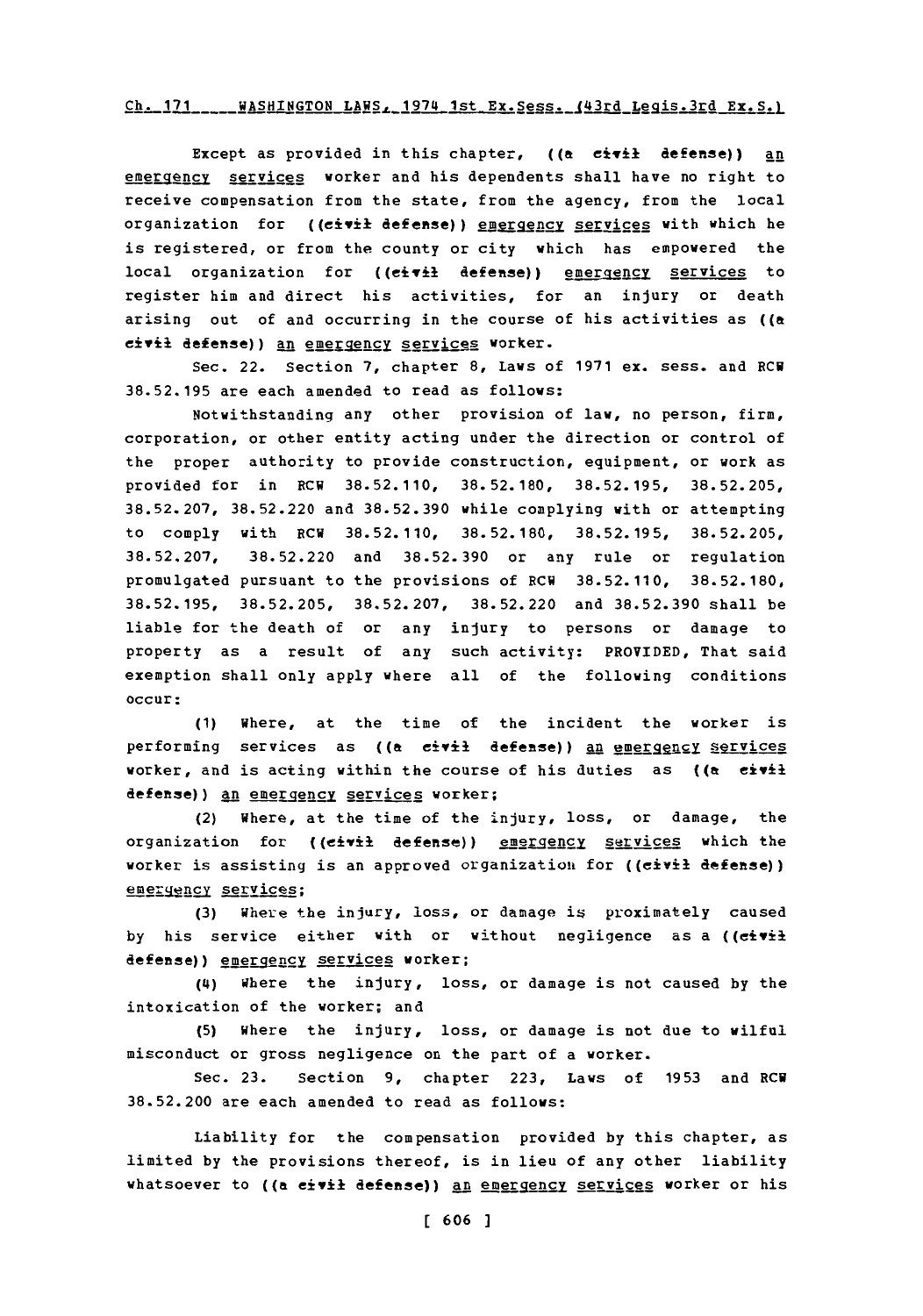# **WASHINGTON LAWS, 1974 1st Ex. Sess. (43rd Legis. 3rd Ex. S.) ch. 171**

dependents or any other person on the part of the state, the agency, the local organization for ((civil defense)) emergency services with which the ((civil defense)) emergency services worker is registered, and the county or city which has empowered the local organization for ((civil defense)) energency services to register him and direct his activities, for injury or death arising out of and in the course of his activities while on duty as ((a civil defense)) an emergency services worker: PROVIDED, That nothing in this chapter shall limit or bar the liability of the state or its political subdivisions engaged in proprietary functions as distinguished from governmental functions that may exist **by** reason of injury or death sustained **by** ((a eivil defense)) an emergency services worker.

Sec. 24. Section **(4,** chapter **8,** Laws of **1971** ex. sess. and RCU **38.52.205** are each amended to read as follows:

**All** claims against the state for property damages or indemnification therefor arising from ((civil defense)) emergency service related activities will be presented to and filed with the state auditor within one hundred twenty days from the date the claim arose. Contents of all such claims shall conform to the tort claim filing requirements found in RCW 4.92.100 as now or hereafter amended.

Sec. **25.** Section **5,** chapter **8,** Laws of **1971** ex. sess. and RCW **38.52.207** are each amended to read as follows:

The director of the state department of ((civil defense)) emergency services, with the approval of the attorney general, may consider, ascertain, adjust, determine, compromise and settle property loss or damage claims arising out **of** conduct or circumstances for which the state of Washington would be liable in law for money damages of five hundred dollars or less. The acceptance **by** the claimant of any such award, compromise, or settlement shall be final and conclusive on the claimant; and upon the state of Washington, unless procured **by** fraud, and shall constitute a complete release of any claim against the state **of** Washington. **A** request for administrative settlement shall not preclude a claimant from filing court action pending administrative determination, or limit the amount recoverable in such a suit, or constitute an admission against interest of either the claimant or the state.

Sec. **26.** Section **(4,** chapter **223,** Laws of **1953** and **ECU 38.52.210** are each amended to read as follows:

**(1)** In each local organization for ((eiY±l defense)) emergency services established by the county commissioners in accordance with the provisions of ECU **38.52.070,** there is hereby created and established a compensation board for the processing of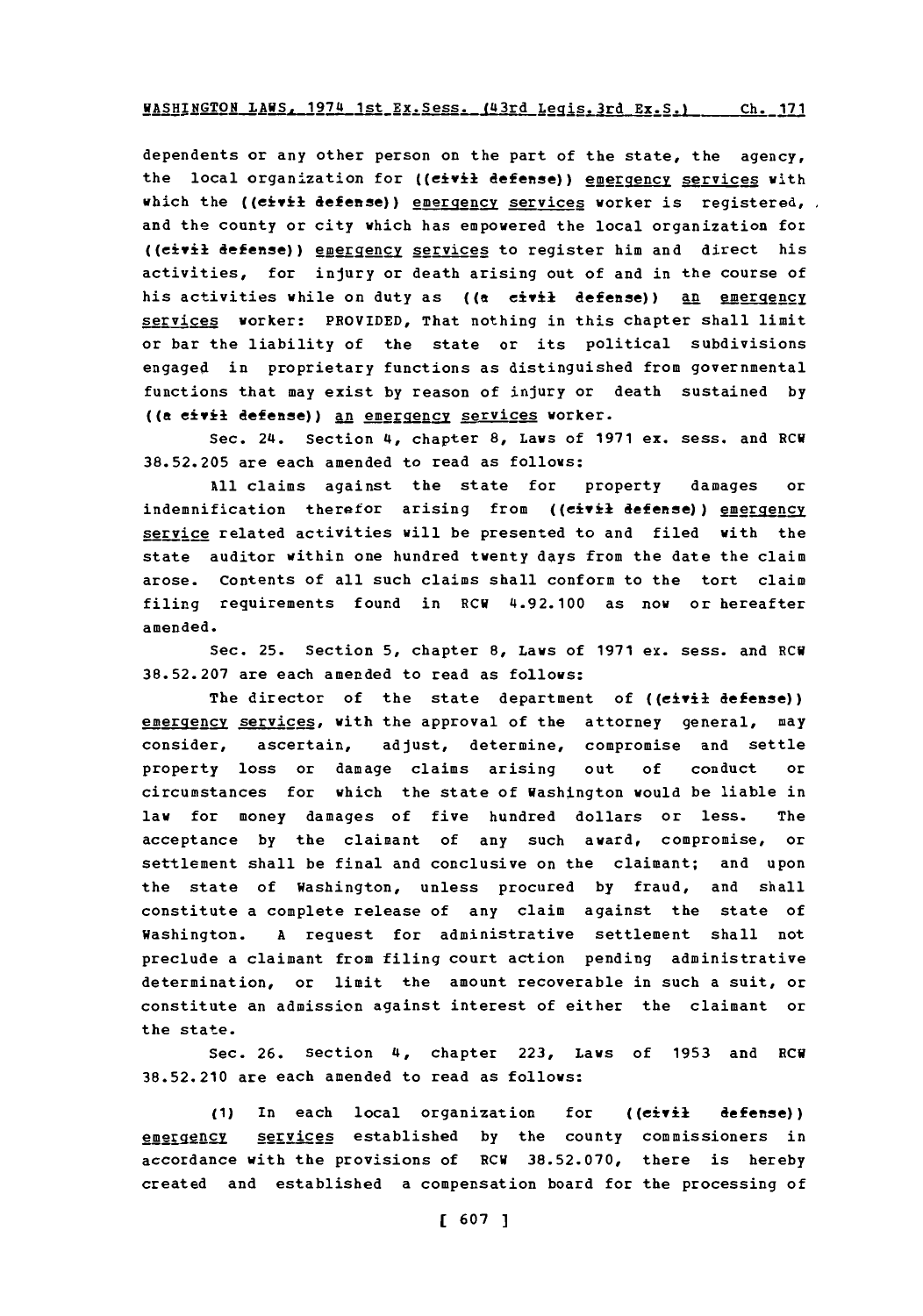## **Ch. 171** WASH ING-TON LA **VS** *.* **94-1s** Ex.Sess. (4rdLegqis.3rd **EX.S.)**

claims as provided in this chapter. The compensation board shall be composed of one member of the board of county commissioners selected **by** the county commissioners of the county who will serve as chairman of the compensation board; the county director of ((civil **defense))** energency services; the prosecuting attorney; the ((civil defense)) emergency services coordinator for medical and health services; and the county auditor who will serve as secretary of the compensation board.

(2) In each local organization for **((Civil** defense)) emergency services established by cities and towns in accordance with RCW **38.52.070,** there is hereby created and established a compensation board for the processing of claims as provided in this chapter. The compensation board shall be composed of the mayor; the city director of ((civil defense)) emergency services; one councilman or commissioner selected **by** the council or the commission; the city attorney or corporation counsel; and the ((civil defense)) energency services coordinator of medical and health services. The councilman or commissioner so selected shall serve as chairman of the compensation board and the director of ((civil defense)) emergency services shall serve as secretary of the board.

Sec. **27.** Section **7,** chapter **223,** Laws of **1953** and RCW **38.52.240** are each amended to read as follows:

The compensation board shall hear and decide all applications for compensation under this chapter. The board shall submit its recommendations to the director of the department of ((civil defense)) energency services on such forms as he may prescribe. In case the decision of the director is different from the recommendation of the compensation board, the matter shall be submitted to the state ((civil defense)) energency services council for action.

sec. **28.** Section **8,** chapter **223,** Laws of **1953** and RCN **38.52.250** are each amended to read as follows:

**A** majority of the compensation board shall constitute a quorum, and no business shall be transacted when a majority is not present, and no claim shall be allowed when a majority of the board has not voted favorably thereon.

The board shall send a copy of the minutes of all meetings to the department of ((civil defense)) emergency services with copies of all material pertaining to each claim submitted and noting the action of the board on each claim. Appeals may be made **by** the ((civil defense)) emergency services worker from any action **by** the board within one year **by** writing to the department of ((civil defense)) emergency services.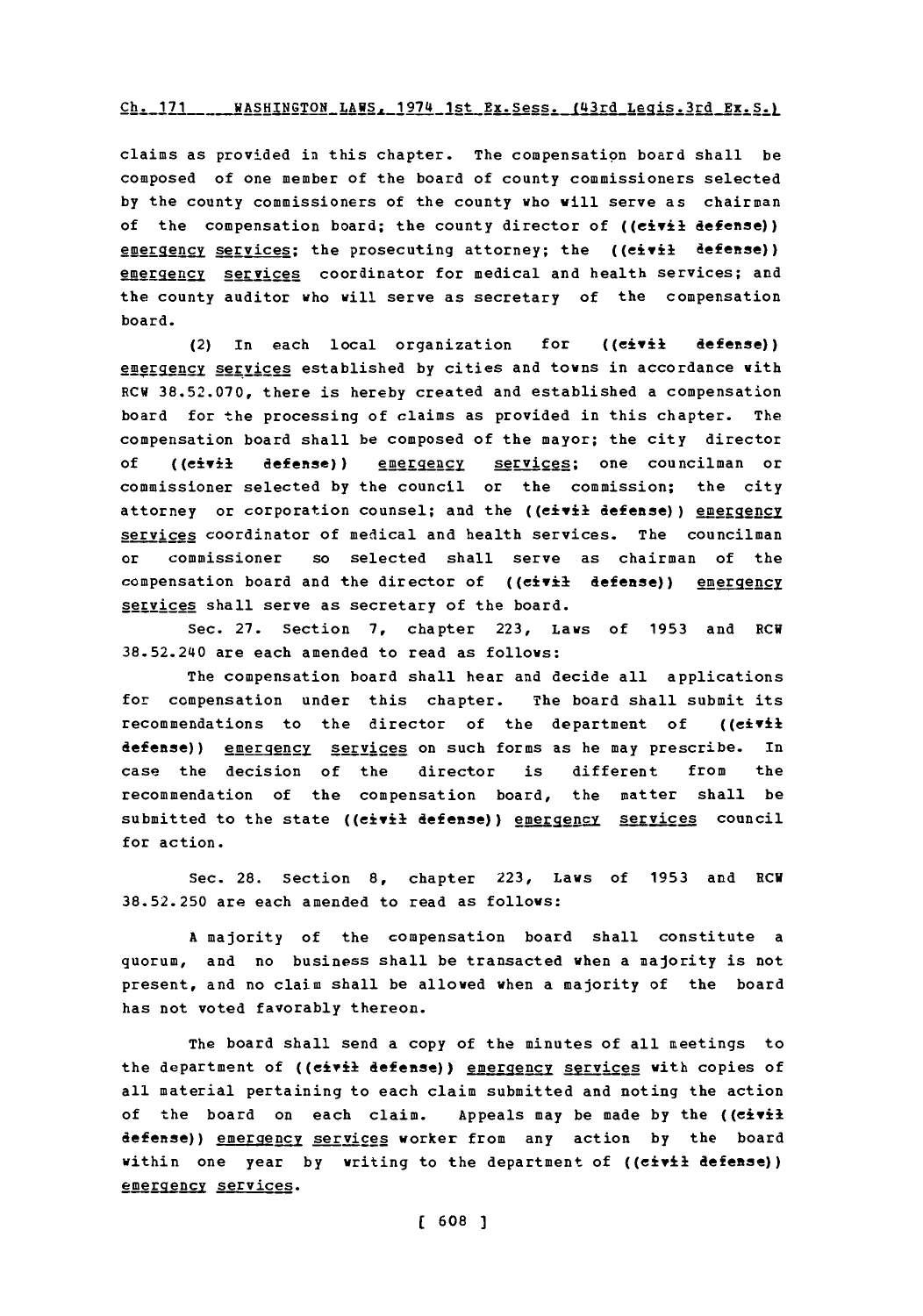WASHINGTON LAWS. 1974 1st Ex. Sess. (43rd Legis. 3rd Ex. S.) Ch. 171

Sec. **29.** Section **10,** chapter **223,** Laws of **1953** and RCV **38.52.260** are each amended to read as follows:

Compensation shall be furnished to ((a civil defense)) an emergency services worker either within or without the state for any injury arising out of and occurring in the course of his activities as **((a** civil **defense)) an** emergencv services worker, and for the death of any such worker if the injury proximately causes death, in those cases where the following conditions occur:

**(1)** Where, at the time of the injury the ((civil defense)) emergency services worker is performing services as ((a eivil defense)) an emergency services worker, and is acting within the course of his duties as ((a civil defense)) an energency services worker.

(2) Where, at the time of the injury the local organization for ((civil defense)) emergency services with which the ((civil defense)) energency services worker is registered is an approved local organization for ((civil defense)) emergency services.

**(3)** where the injury is proximately caused **by** his service as ((a civil defense)) An emergency services worker, either with or without negligence.

(4) where the injury is not caused **by** the intoxication of the injured ((civil defense)) emergency services worker.

**(5)** where the injury is not intentionally self-inflicted.

Sec. **30.** Section **11,** chapter **223,** Laws of **1953** and ECU **38.52.270** are each amended to read as follows:

((eivil defense)) Energency service volunteers who are minors shall have the same rights as adults for the purpose of receiving benefits under the provisions of this chapter, but this provision shall not prevent the requirements that a guardian be appointed to receive and administer such benefits until the majority of such minor. Work as ((a civil defense)) an energency services volunteer shall not be deemed as employment or in violation of any of the provisions of chapter 49.12 RCW.

Sec. **31.** section 12, chapter **223,** Laws **,)f 1953** and **ECU 38.52.280** are each amended to read as follows:

No compensation or benefits shall be paid or furnished to ((civil defense)) energency services workers or their dependents pursuant to the provisions of this chapter except from money appropriated for the purpose of this chapter.

Sec. **32.** Section **13,** chapter **223,** Laws of **1953** as amended **by** section **71,** chapter **289,** Laws of **1971** ex. sess. and ECU **38.52.290** are each amended to read as follows:

Insofar as not inconsistent with the provisions of this chapter, the maximum amount payable to a claimant shall be not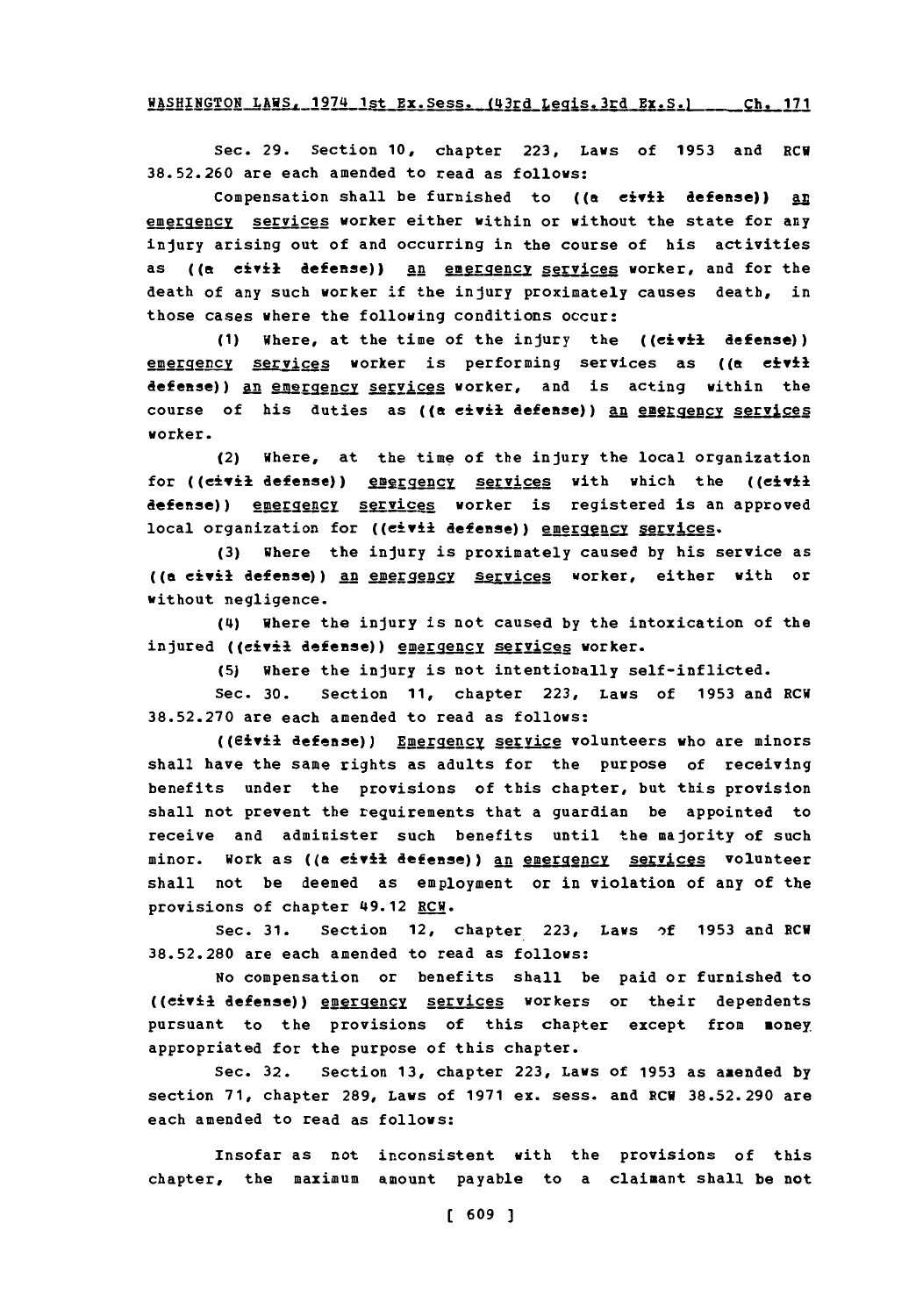#### Ch. 171 WASHINGTON LAWS, 1974 1st Ex.Sess. (43rd Legis.3rd Ex.S.)

greater than the amount allowable for similar disability under the workmen's compensation act, chapter **51.32** ECU as amended **by** this **1971** amendatory act and any amendments thereto. "Employee" as used in said title shall include ((a civil defense)) an emergency services worker when liability for the furnishing of compensation and benefits exists pursuant to the provisions of this chapter and as limited **by** the provisions of this chapter. Where liability for compensation and benefits exists, such compensation and benefits shall be provided in accordance with the applicable provisions of said sections of chapter **51.32** ECU and at the maximum rate provided therein, subject, however, to the limitations set forth in this chapter.

Sec. **33.** Section **15,** chapter **223,** Laws of **1953** and ECU **38.52.310** are each amended to read as follows:

The department of ((civil defense)) emergency services shall establish **by** rule and regulation various classes of **((eiYil** defense)) emergency services workers, the scope of the duties of each class, and the conditions under which said workers shall be deemed to be on duty and covered **by** the provisions of this chapter. The department shall also adopt rules and regulations prescribing the manner in which ((civil defense)) **emergency services** workers of each class are to be registered.

Sec. 34. Section **16,** chapter **223,** Laws of **1953** and ECU **38.52.320** are each amended to read as follows:

The department of ((civil defense)) energency services shall provide each compensation board with the approved maximum schedule of payments for injury or death prescribed in chapter **51.32** ECW: PROVIDED, That nothing in this chapter shall be construed as establishing any liability on the part of the department of labor and industries.

Sec. **35.** Section **17,** chapter **223,** Laws of **1953** as amended **by** section **72,** chapter **289,** Laws of **1971** ex. sess. and ECU **38.52.330** are each amended to read as follows:

The department of ((civil defense)) energency services is authorized to make all expenditures necessary and proper to carry out the provisions of this chapter including payments to claimants **for** compensation as ((civil defense)) energency services workers and their dependents; to adjust and dispose of all claims submitted **by A** local compensation board: PROVIDED, That nothing herein shall **be** construed to mean that the department of ((civil defense)) emergency services or the state ((civil defense)) emergency services council or its officers or agents shall have the final decision with respect to the compensability of any case or the amount of compensation or benefits due, but any ((civil defense)) energency services worker or his dependents shall have the same right of appeal from any order,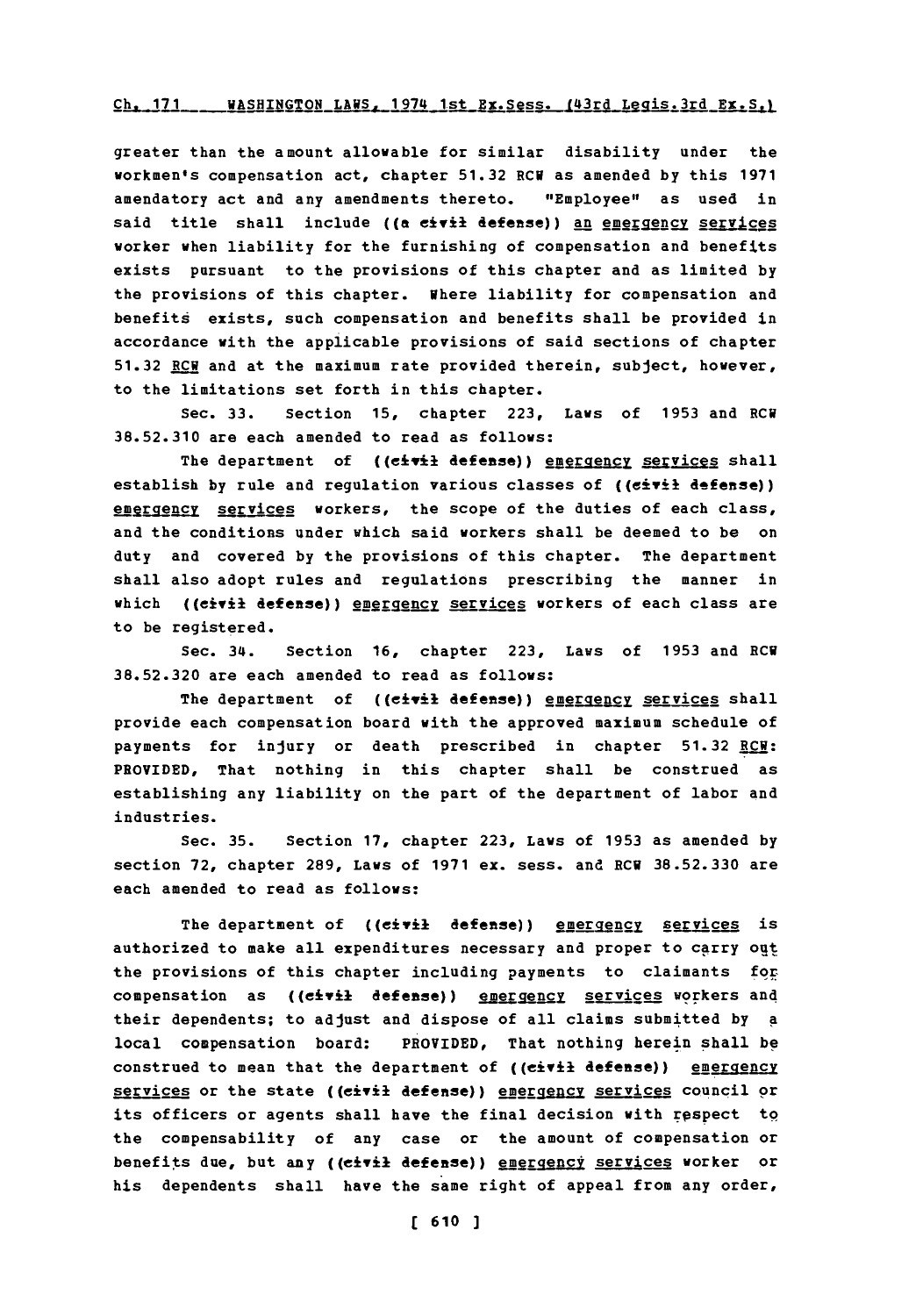**!ASHINEGTON LAXSjL1974** 1st Ex.Sess.-(43rd Legis.3rd Ex.S.) **Ch. 171**

decision, or award to the same extent as provided in chapter **51.32** ECU as amended **by** this **1971** amendatory act.

Sec. **36.** Section **18,** chapter **223,** Laws of **1953** and ECU **38.52.340** are each amended to read as follows:

Nothing in this chapter shall deprive any **((civil** defense)) emergency services worker or his dependents of any right to compensation for injury or death sustained in the course of his regular employment even though his regular work is under direction of ((civil defense)) emergency services authorities: PROVIDED, That such worker, if he is eligible for some other compensation plan, and receives the benefits of such plan shall not also receive any compensation under this chapter. The department of ((civil defense)) emergency services shall adopt such rules and regulations as may be necessary to protect the rights of such workers and may enter into agreements with authorities in charge of other compensation plans to insure protection **of** such workers: PROVIDED, That if the compensation from some other plan is less than would have been available under this chapter, he shall be entitled to receive the deficiency between the amount received under such other plan and the amount available under this chapter.

Sec. **37.** Section **19,** chapter **223,** Laws of **1953** and ECU **38.52.350** are each amended to read as follows:

Should the United States or any agent thereof, in accordance with any federal statute or rule or regulation, furnish monetary assistance, benefits, or other temporary or permanent relief to ((civil defense)) emergency services workers or to their dependents for injuries arising out of and occurring in the course of their activities as ((civil defense)) energency services workers, then the amount of compensation which any ((civil defense)) energency services worker or his dependents are otherwise entitled to receive from the state of Washington as provided herein, shall be reduced **by** the amount of monetary assistance, benefits, or other temporary or permanent relief the ((civil defense)) emergency services worker or his dependents have received and will receive from the United States or any agent thereof as a result of his injury.

Sec. **38.** Section 20, chapter **223,** Laws of **1953** and ECU **38.52.360** are each amended to read as follows:

If, in addition to monetary assistance, benefits or other temporary or permanent relief, the United States or any agent thereof furnishes medical, surgical or hospital treatment or any combination thereof to an injured ((civil defense)) energency services worker, then the ((civil defense)) emergency services worker has no right to receive similar medical, surgical or hospital treatment as provided in this chapter. However, the department of **((eivil** defense))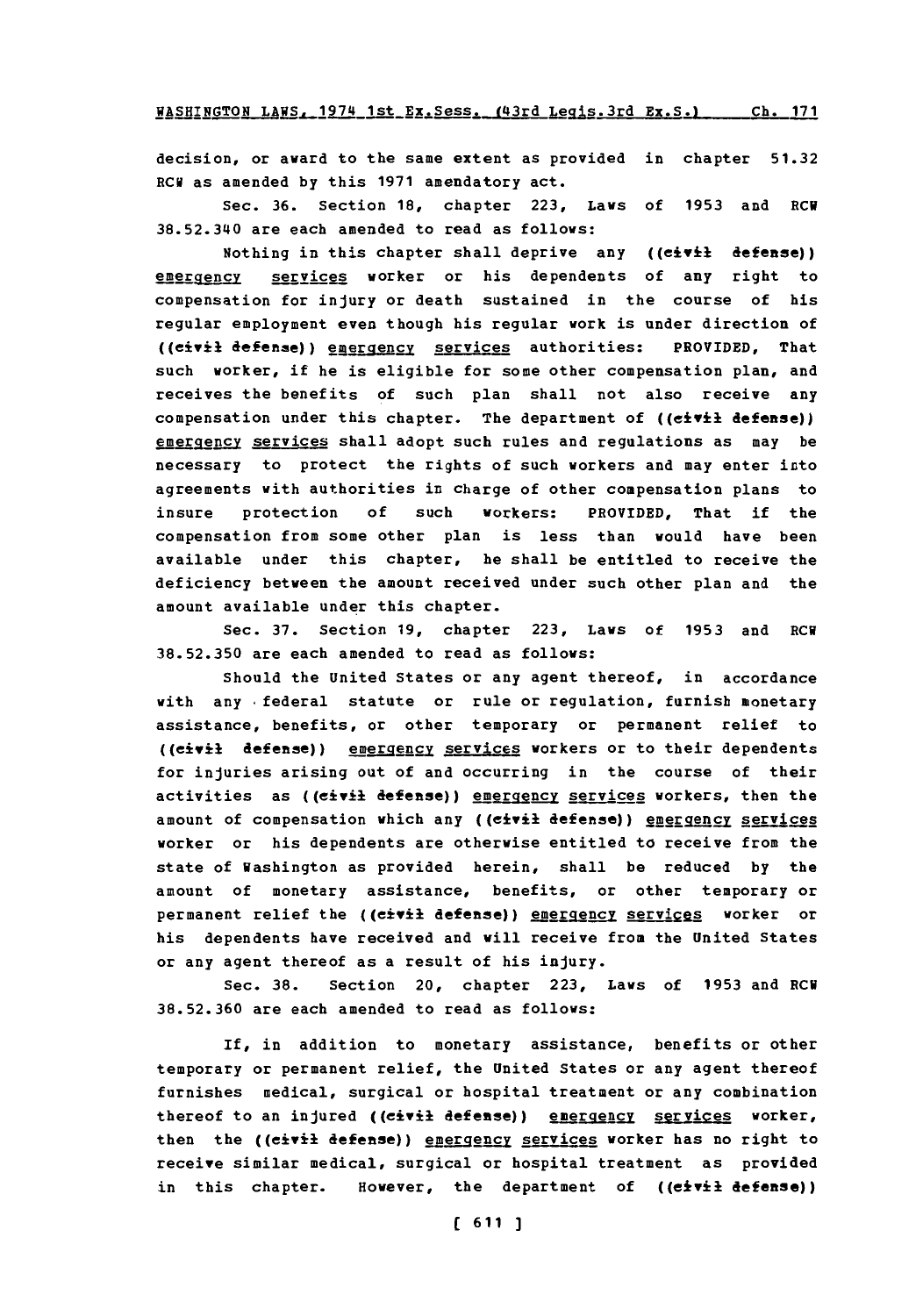#### Ch. 171 WASHINGTON LAWS, 1974 1st Ex. Sess. (43rd Legis. 3rd Ex. S.)

gergency services may furnish medical, surgical or hospital treatment as part of the compensation provided under the provisions of this chapter.

Sec. **39.** Section 21, chapter **223,** Laws of **1953** and ECU **38.52.370** are each amended to read as follows:

**If,** in addition to monetary assistance, benefits, or other temporary or permanent relief, the United States or any agent thereof, will reimburse ((a civil defense)) an emergency services worker or his dependents for medical, surgical or hospital treatment, or any combination thereof, furnished to the injured **((civil** defense)) emergency services worker, the ((eivil defense)) emergency services worker has no right to receive similar medical, surgical or hospital treatment as provided in this chapter, but the department of ((civil defense)) engrgency services, may furnish a medical, surgical or hospital treatment as part of the compensation provided under the provisions of this chapter and apply to the United States or its agent for the reimbursement which will be made to the ((civil defense)) emergency services worker or his dependents. As a condition to the furnishing of such medical, surgical or hospital treatment, the department shall require the ((civil **defense)) energency services worker and his dependents to assign to the state** of Washington, for the purpose of reimbursing for any medical, surgical or hospital treatment furnished or to be furnished **by** the state, any claim or right such ((eivil defense)) emergency services worker or his dependents may have to reimbursement from the United States or any agent thereof.

Sec. 40. Section 22, chapter **223,** Laws of **1953** and ECU **38.52.380** are each amended to read as follows:

If the furnishing of compensation under the provisions of this chapter to ((a civil defense)) an emergency services worker or his dependents prevents such ((eivil defense)) energency services worker or his dependents from receiving assistance, benefits or other temporary or permanent relief under the provisions of a federal statute or rule or regulation, then the ((civil defense)) emergency services worker and his dependents shall have no right to, and shall not receive, any compensation from the state of Washington under the provisions of this chapter for any injury for which the United States or any agent thereof will furnish assistance, benefits or other temporary or permanent relief in the absence of the furnishing of compensation **by** the state of Washington.

Sec. 41. Section **1,** chapter **178,** Laws of **1951** and ECU **38.52.900** are each amended to read as follows:

This chapter may be cited as the Washington ((Eivil Befense Act of 4954) ) Emergency Services Act.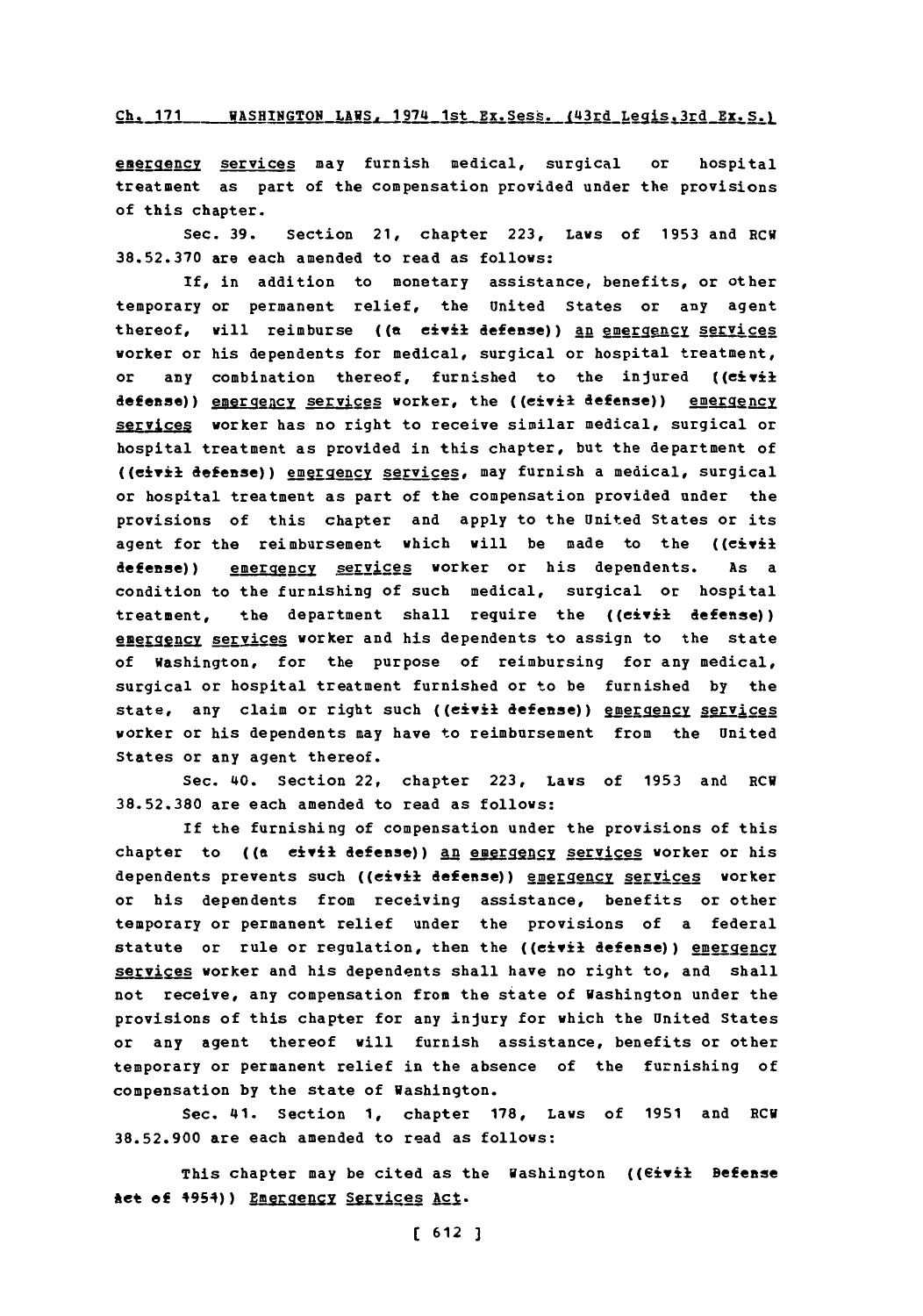Sec. 42. Section 43.31.200, chapter **8,** Laws of **1965** and ECV 43.31.200 are each amended to read as follows:

The department of commerce and economic development, through its appropriate division, shall have the responsibility for studying the following matters and for submitting its findings and recommendations to the governor and legislature:

**(1)** Legal changes necessary for the establishment of adequate metropolitan and local levels of government;

(2) The various methods of adopting forms of government for metropolitan areas;

**(3)** Voting procedures to be employed if local determination is used as the method of adoption;

(4) The need for adjustments in area, organization, functions and finance of reorganized governments;

**(5)** Interstate areas that include a part of the territory of this state;

**(6)** State advisory and technical services and administrative supervision to governments in local areas;

**(7)** The effects upon local areas of present and proposed national, state and local government programs, including but not limited to grants-in-aid;

**(8)** The means of facilitating greater coordination of existing and contemplated policies of the national, state and local governments and of private associations and individuals that affect local areas;

**(9)** The legal changes that are necessary for the establishment of metropolitan target zone authorities adequate for ((eivil defense)) emergency services purposes, and the measure required for the organization and operation of such authorities.

Sec. 43. Section 46.16.340, chapter 12, Laws of **1961** as amended **by** section **23,** chapter **32,** Laws of **1967** and ECU 46.16.340 are each amended to read as follows:

The director, from time to time, shall furnish the state department of ((eivil defense)) emergency services, the Washington state patrol and all county sheriffs a list of the names, addresses and license plate or radio station call letters of each person possessing the special amateur radio station license plates so that the facilities of such radio stations may be utilized to the fullest extent in the work of these governmental agencies.

Sec. 44. Section **1,** chapter 20, Laws of **1971** and RCV **51.12.035** are each amended to read as follows:

Volunteers shall be deemed employees and/or workmen, as **the** case may be, for all purposes relating to medical aid benefits under Title **51** RCW.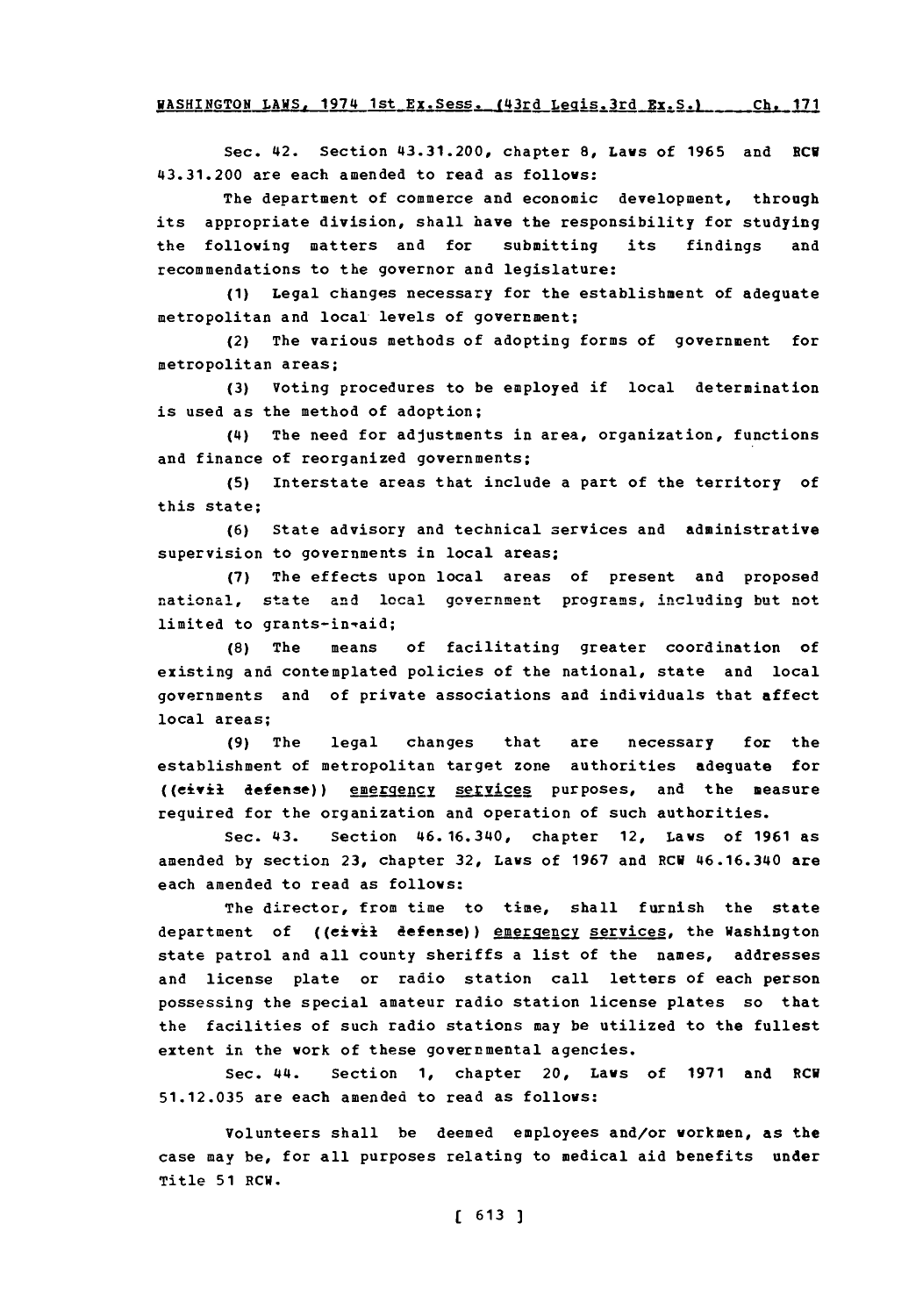## Ch. 171 WASHINGTON LAWS, 1974 1st Ex. Sess. (43rd Legis. 3rd Ex. S.)

**<sup>A</sup>**"volunteer" shall mean a person who performs any assigned or authorized duties for the state, except ((civil defense)) emergency services workers as described **by** chapter **38.52** RCW, brought about **by** one's own free choice, receives no salary, and is registered as a volunteer vith a state agency or organization for the purpose of engaging in authorized volunteer service: PROVIDED, That said person may be granted maintenance and reimbursement for actual expenses necessarily incurred in performing his assigned or authorized duties.

sec. 45. section **1,** chapter 142, Laws of 1947 and RCW **73.04.090** are each amended to read as follows:

**All** benefits, advantages or emoluments, not available upon equal terms to all citizens, including but not being limited to preferred rights to public employment, civil service preference, exemption from license fees or other impositions, preference in purchasing state property and special pension or retirement rights, which **by** any law of this state have been made specially available to war veterans or to persons who have served in the armed forces or defense forces of the United States, shall be available only to persons who have been subject to full and continuous military control and discipline as actual members of the federal armed forces. Service with such forces in a civilian capacity, or in any capacity wherein a person retained the right to terminate his service or to refuse **full** obedience to military superiors, shall not be the basis for eligibility for such benefits. Service in any of the following shall not for purposes of this section be considered as military service: The office of ((eivilian Befense)) energency services or any component thereof; the American Red Cross; the United States Coast Guard Auxiliary; United States Coast Guard Reserve Temporary; United States Coast and Geodetic Survey; American Field Service; civil Air Patrol; cadet Nurse corps, and any other simil.ar organization.

Sec. 46. Section **3,** chapter 45, Laws of **1970** ex. sess. and RCW **80.50.030** are each amended to read as follows:

**(1)** There is hereby created and established a "thermal power plant site evaluation council".

(2) The chairman of the council shall be appointed **by** the governor with the advice and consent of the senate and shall serve at the pleasure of the governor. The salary of the chairman shall be determined pursuant to the provisions of RCW **43.03.028** as now or hereafter amended.

**(3)** The council shall consist **of** the directors, administrators, or their designees, of the following departments, agencies and commissions or their statutory successors:

(a) Water pollution control commission